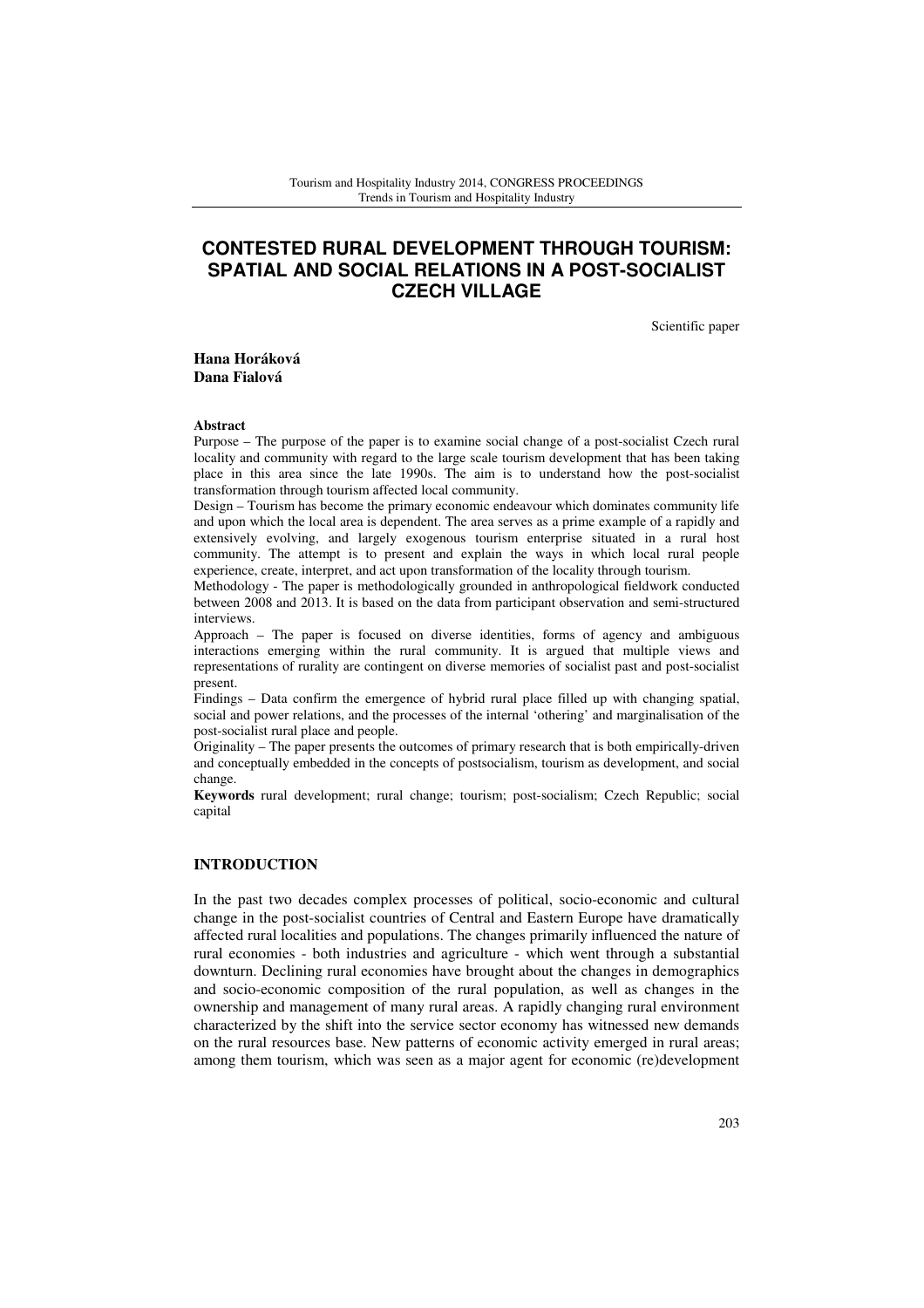and as a lifeline for rural communities. Hence, many rural areas are trying to 'acquire a share of the tourism industry'.<sup>1</sup>

The centrality of tourism in rural (re)development has been recognized by many planners and managers. There is a widespread perception that tourism offers salvation in local economic crises.<sup>2</sup> The goals of rural tourism development include the diversification and stabilisation of local economy, economic growth through business opportunities both within and outside the industry, job creation, incomes, increased investment, population retention or even rise, infrastructure and facility provision.<sup>3</sup> As many impact studies indicate, rural communities in general regard tourism with favour. Positive impacts of tourism on local communities were confirmed *inter alia*, by Allen et al. and Akis et al.<sup>4</sup> In many cases rural tourism helped diversify local economies, thus stopped rural depopulation. There is evidence that it has contributed to the revival of traditional settlements and local culture. An illustrative example is a small community in North Caroline where residents, though not having a direct economic benefit from tourism, are positive towards tourism development.<sup>5</sup>

However, though many local governments attract tourism as a means of economic redevelopment, not all communities actively seek tourism development.<sup>6</sup> Vast scholarly literature on rural development through tourism can offer many cautionary comments.<sup>7</sup> Rural redevelopment through tourism has brought about a dilemma that lies in the symbiotic relationship between rural development processes and recreation and tourism. As the nature of rural tourism in general is to exploit rural environments for recreational purposes, it has brought the likelihood of new forms of impact, competition and conflict: since land has become redefined as a resource for leisure, or as a 'tourism resource', $8$  there is a potential conflict between recreation and tourism uses and other forms of land use; other possible conflicts may emerge between nontourist and tourist activities. Moreover, while demands on rural areas are becoming complex, varied, rapid and ever increasing (the overall demand from recreational and tourist use of rural areas increases), the opportunities to meet these demands are

<sup>1</sup> Davis, J. S., Morais, D. B., "Factions and Enclaves: Small Towns and Socially Unsustainable Tourism Development", *Journal of Travel Research*, 43, 2004, 3-10, p. 3.

<sup>2</sup> Clout, H. D., *Rural Geography: An Introductory Survey*, Oxford, Pergamon Press, 1972. Butler, R.W., Hall, C. M., Jenkins, J. (Eds.), *Tourism and Recreation in Rural Areas,* Chichester, John Wiley, 1998.

<sup>3</sup> Hall, C.M., Jenkins, J. M., "The policy dimensions of rural tourism and recreation", in Butler, R. W., Hall, C. M., Jenkins, J. (Eds.), *Tourism and Recreation in Rural Areas*, Chichester, John Wiley, 1998, 19-42.

<sup>4</sup> Akis, S., Peristianis, N., Warner, J., "Residents' attitudes to tourism development: The case of Cyprus", *Tourism Management,* 1**7**(7), 1996, 481-494. Allen, L. R., Long, P. T., Perdue, R. R., Kieselbach, S., "Impact of tourism development on residents' perceptions of community life", *Journal of Travel Research*, 27(1), 1988, 16 – 21.

<sup>&</sup>lt;sup>5</sup> Cf. Wang, A., Pfister, R.E., "Residents' attitudes toward tourism and perceived personal benefits in a rural community", *Journal of Travel Research*, 47, 2008, 84-95.

<sup>6</sup> Gill, A., "Local and Resort Development", in Butler, R. W., Hall, C. M., Jenkins, J. (Eds.), *Tourism and Recreation in Rural Areas*, Chichester, John Wiley, 1998, 97-111.

<sup>&</sup>lt;sup>7</sup> Hall, C.M., Jenkins, J. M., "The policy dimensions of rural tourism and recreation", in Butler, R. W., Hall, C. M., Jenkins, J. (Eds.), *Tourism and Recreation in Rural Areas*, Chichester, John Wiley, 1998, 19-42, p. 24. 8 Hughes, G., "The cultural construction of sustainable tourism", *Tourism Management*, 16(1), 1995, 49-59.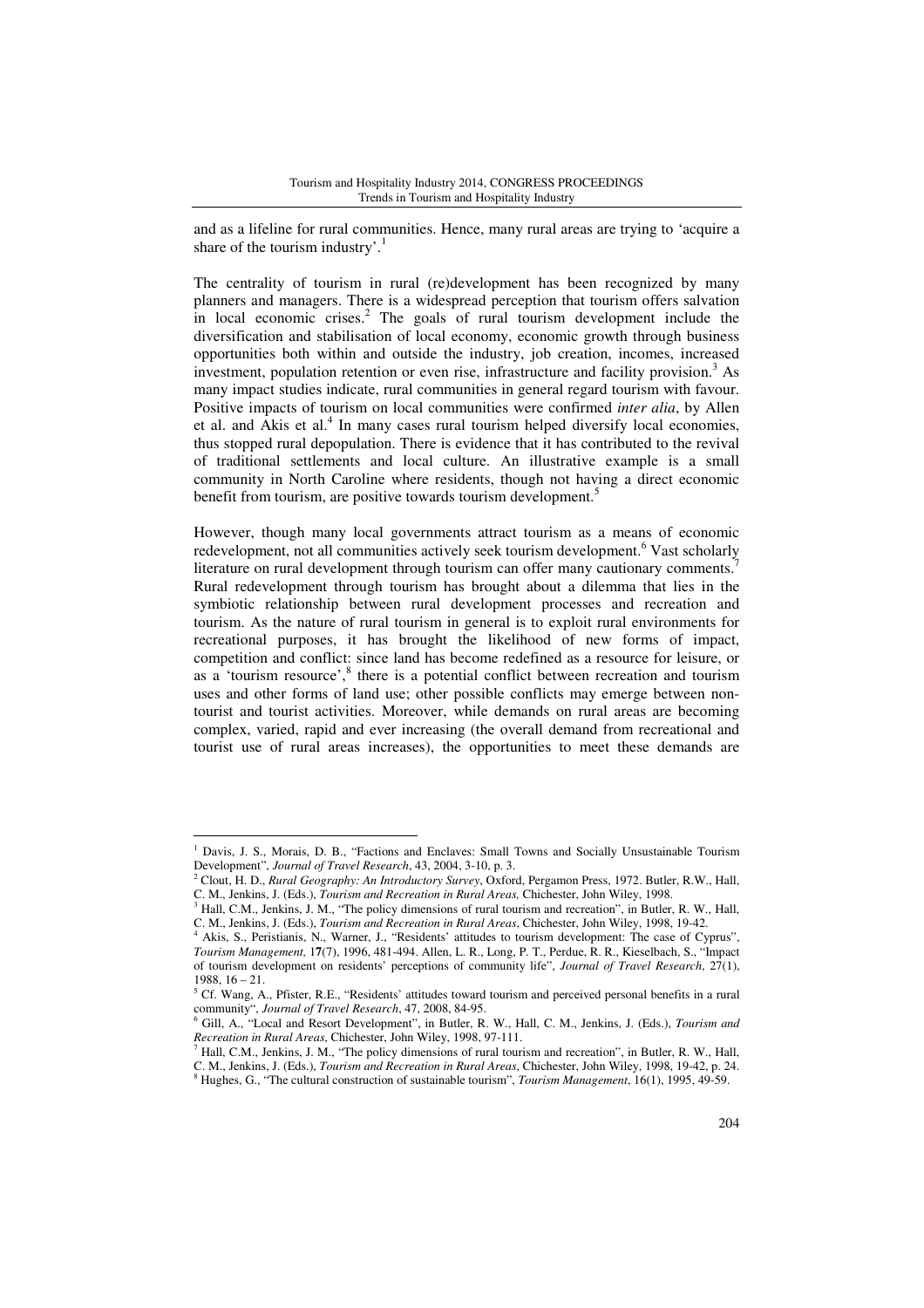changing and often shrinking.<sup>9</sup> On the whole, there prevail contested opinions on what is desirable in recreation and tourism development in rural areas.<sup>10</sup>

As many scholars warn, tourism itself should not be considered as a panacea for the longstanding problems of unemployment and economic problems in rural areas. Tourism can serve as an important supplement to existing economic activities. Moreover, significant changes in the face and structure of rural areas and communities brought about by the advent of multinational corporations, technological development, the reduction of farming etc. may provoke fears or resistance on the part of local communities. The faster the changes occur, the more likely negative responses from the local community may be voiced.

The aim of the paper is to describe and assess the social dynamics of change in a postsocialist Czech rural locality and community (Lipno nad  $V$ ltavou<sup>11</sup>) with regard to the large scale tourism development that has been taking place in this area since the late 1990s. Tourism in Lipno has become the primary economic endeavour which dominates community life and upon which the local area is dependent.<sup>12</sup> The area serves as a prime example of a rapidly and extensively evolving, and largely exogenous tourism enterprise situated in a rural host community. We wish to investigate the impact of development through rural tourism perceived by the residents and map changes in community attitudes toward such development over time. Our point of departure stems from the assumption that any profound change affecting rural community should be discussed, planned and implemented in accordance with local population. According to most tourism theorists, for tourism to sustain itself in a local community, the residents must be willing partners in the enterprise.<sup>13</sup> The community involvement is viewed as essential for many different reasons; among them, due to the fact that rural tourism makes use of the assets of the local community. It can also increase a community's carrying capacity by reducing tourism's negative impacts while enhancing its positive effects.<sup>14</sup>

The aim is to understand how the post-socialist transformation through tourism affected local community. How, if ever are locals involved in the tourism planning processes and to what extent is tourism development accepted by the community? We try to present and explain the ways in which local rural people experience, create, interpret,

<sup>9</sup> Butler, R.W., Hall, C. M., Jenkins, J. (Eds.), *Tourism and Recreation in Rural Areas,* Chichester, John Wiley, 1998, p. 6.

<sup>&</sup>lt;sup>10</sup> Hall, C.M., Jenkins, J. M., "The policy dimensions of rural tourism and recreation", in Butler, R. W., Hall, C. M., Jenkins, J. (Eds.), *Tourism and Recreation in Rural Areas*, Chichester, John Wiley, 1998, 19-42, p. 19.  $11$  In the following text a shortened name Lipno will be used.

<sup>&</sup>lt;sup>12</sup> Gill, A., "Local and Resort Development", in Butler, R. W., Hall, C. M., Jenkins, J. (Eds.), *Tourism and Recreation in Rural Areas*, Chichester, John Wiley, 1998, 97-111.

<sup>13</sup> Murphy, P. E., *Tourism: A community approach*, New York, Taylor/Francis, 1985. Pigram, J., "Alternative tourism: Tourism and sustainable resource management", in Smith, V., Eadington, W. (Eds.), *Tourism alternatives: Potentials and problems in the development of tourism,* Philadelphia, PA, University of Pennsylvania Press, 1992, 76-87.

<sup>14</sup> Haywood, K. M., "Responsible and responsive tourism planning in the community", *Tourism Management,* 9(2), 1988,105 – 108. Jamal, T. B., Getz, D., "Collaboration theory and community tourism planning", *Annals of Tourism Research,* 22 (1), 1995, 186 –204. Murphy, P. E., *Tourism: A community approach*, New York, Taylor/Francis, 1985. Okazaki, E., "A Community-Based Tourism Model: Its Conception and Use", *Journal of Sustainable Tourism,* 16(5), 2008, 511-529.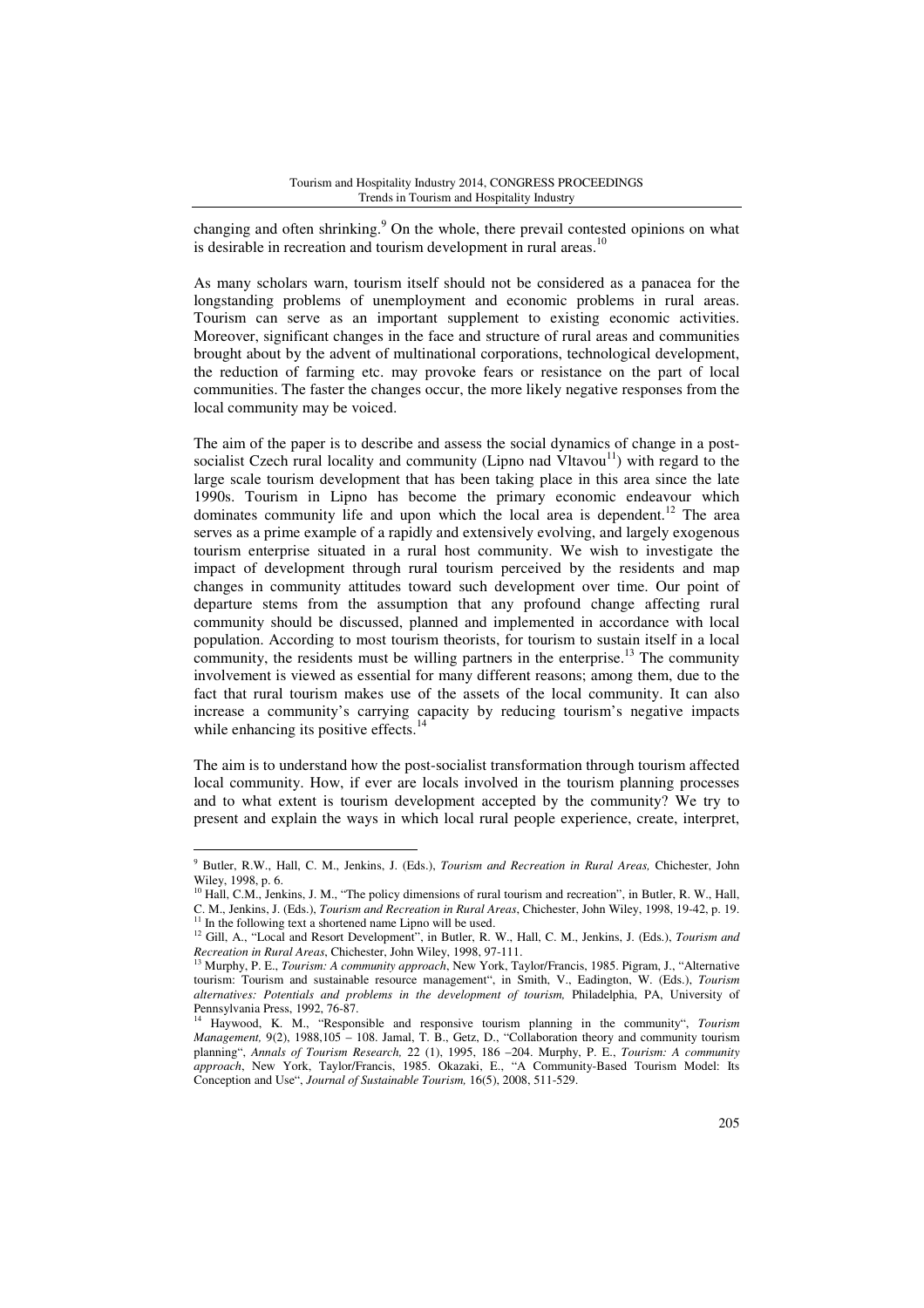and act upon transformation of the locality through tourism; how they respond - either adapt or resist – to various aspects of rural change. We focus on diverse identities, forms of agency and ambiguous interactions emerging within the rural community. It is argued that multiple views and representations of rurality are predominantly contingent on diverse memories of socialist past and post-socialist present. The qualitative data indicate the emergence of hybrid rural place filled up with changing social and power relations, and the processes of the internal 'othering' and marginalisation of the postsocialist rural place and people.

### **1. CONCEPTUAL FRAMEWORK AND METHODOLOGY**

There are numerous conceptual models and theories that have attempted to explain the nature, magnitude and type of social change induced by tourism, with respect to the relationship between community residents' perceptions of tourism and its impact. This study adopted the community-based participatory approach<sup>15</sup> which stresses wider involvement and empowerment of various actors, especially host communities<sup>16</sup>. It is based on the assumption that the limits of growth are socially constructed therefore it is necessary to set the limits through negotiations and participation so that they contribute to the needs of the local people. While this model enables to reduce too strong focus of the perspective on tourism as an industry, it struggles with another issue – how to delimit and define a community in rural society. Community as an essential aspect of human life implies 'a group of people organized around certain commonly held interests and attributes that help to create a sense of shared identity'.<sup>17</sup> Sociologically, community can be approached both as a field of social interaction, and as a social system.<sup>18</sup> The former perspective puts emphasis on the dynamic of multiple interactions and interrelations that tie people together within and across social groups. The focus is not on the geographical place or space but rather on the social interaction that gives this space meaning, and thus constitutes a community.<sup>19</sup> Those communities that are endowed with a high level of social interaction (social networks and social capital) are better able to mobilize both internal and external resources to protect the community interests and enhance their wellbeing. On the contrary, communities with a low density of social interaction tend to be either apathetic or at risk of being controlled by internal or external actors.<sup>20</sup> They lack voice and opportunities for social participation, which may result in social exclusion of a certain community section. In the similar vein,

<sup>15</sup> Murphy, P. E., *Tourism: A community approach*, New York, Taylor/Francis, 1985.

<sup>&</sup>lt;sup>16</sup> Saarinen, J., "Traditions of sustainability in tourism studies", *Annals of Tourism Research*, 33(4), 2006, 1121-1140, p. 1131.

<sup>17</sup> Brown, D. L., Schafft, K. A., *Rural People and Communities in the 21st Century: Resilience and Transformation*, Pennsylvania State University, 2011, p. 35.

<sup>&</sup>lt;sup>18</sup> Notwithstanding the social construction of boundaries defined by patterns of symbolic and social interaction, we acknowledge the importance of *geographically* bounded social relations for a simple reason – people do live together in a given geographical place, thus place-based social relations play a key role in shaping community's identity, negotiating its needs.<br><sup>19</sup> Brown D. J., Scheme M.

<sup>19</sup> Brown, D. L., Schafft, K. A., *Rural People and Communities in the 21st Century: Resilience and Transformation*, Pennsylvania State University, 2011, p. 39.

<sup>20</sup> Narayan, D., *Bonds and Bridges. Social Capital and Poverty*, Policy Research Working Paper 2167, Policy Research Department, World Bank, Washington, D.C., 1999.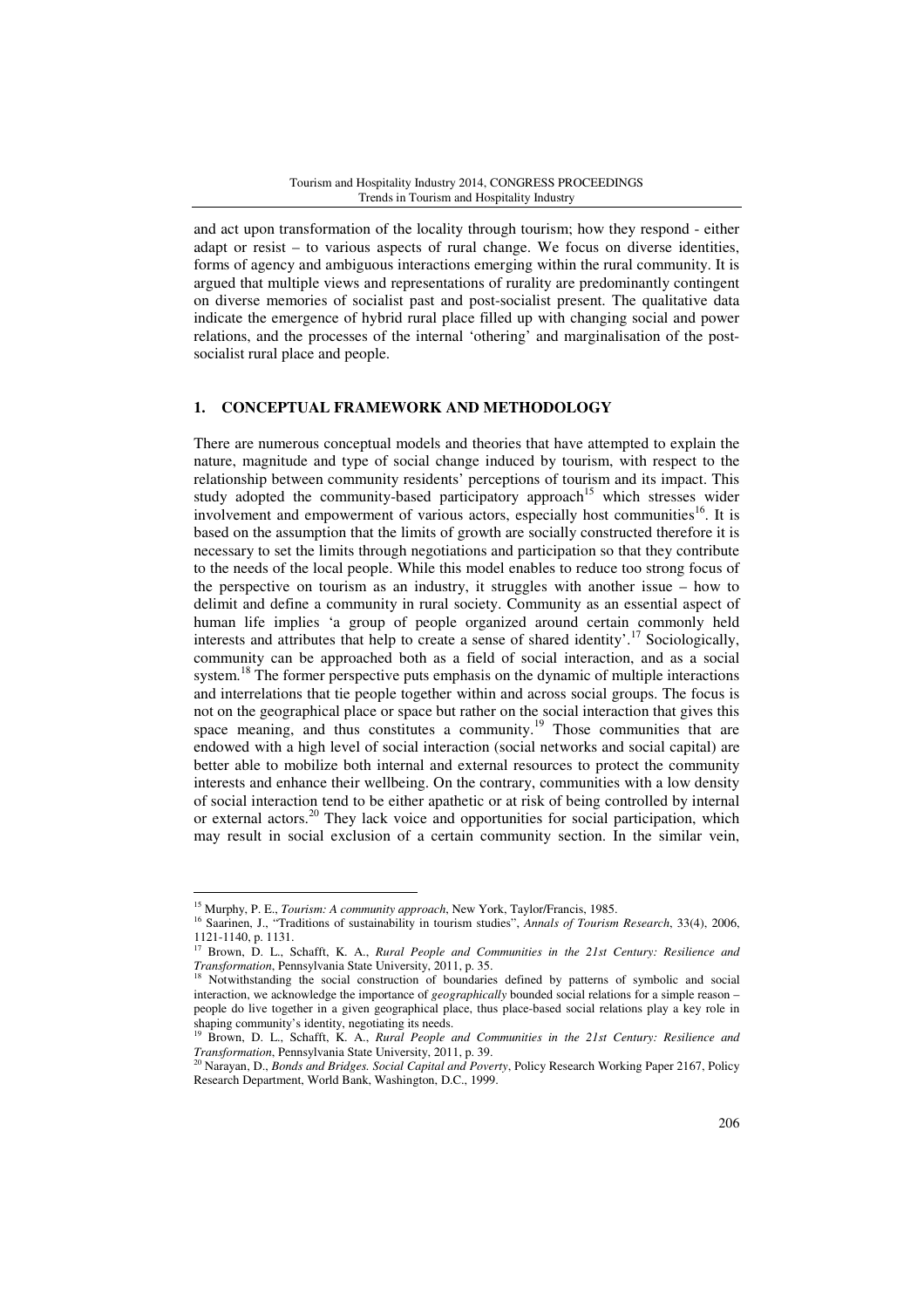change is commonly motivated by outside interests for and by local elites.<sup>21</sup> Community as a social system, in contrast to the interactional approach, is viewed through diverse institutional entities such as education, local government, economy and the like These views of community are not mutually exclusive; they are both instrumental in sustaining interdependent activity of community.

As has already been mentioned, the level of the community support for tourism development is closely linked to the level of community's social interaction which includes social networks and social capital. If we want to ask questions such as what is the existing level of community participation, what is the current state of local involvement in tourism development, or how, if ever, are locals involved in the tourism planning process, we need to grasp the concept of social capital as an important tool in assessing the possibility and ability to participate in the tourism development processes.

Social capital is generally viewed as 'the norms and networks that enable people to act collectively'.<sup>22</sup> Social capital enables the communities to make and participate in both the internal (horizontal) and external (vertical) relationships with important stakeholders. In general, the communities with limited social capital do not actively participate in social networks – both formal and informal institutions, including internal associations. On the contrary societies with a high level of social capital are endowed with vital community network and civil society that are able to participate in the tourism development processes.

What facilitates or hinders social capital? Social capital can be capacitated, or 'unleashed, by oneself or from outside' via education, training, trusting relations, networks, organisations etc.<sup>23</sup> Thus, social capital is closely linked to the concept of social capacity: it is in fact a consequence of the social capital which refers to the flow and consequences from the stock/source function as well as the sink function of nature. In other words, social capacity and social capital are clearly distinguished. Not every kind of social capital creates a capacity that would become an agency of change in influencing the planning and decision-making processes concerning tourism development and controlling the tourism processes.

The paper is based on the data from participant and non-participant observation, semistructured interviews and long, in-depth conversations to determine the impact of the fast pace of tourism development on the rural community. We believe that the qualitative methods mentioned above suit the purpose much more effectively than standardized quantitative research methods. They can reveal why certain people behave as they to do. Participant observation was used in numerous social events organized by the community members whereas non-participant observation aimed at monitoring of certain interest groups such as visitors/guests, local community etc., with the aim of

<sup>21</sup> Duncan, C.M., *Worlds Apart. Why poverty persists in rural America*, Yale University Press, New Haven, CT, 1999.

<sup>&</sup>lt;sup>22</sup> Woolcock, M., Narayan, D., "Social capital: Implications for development theory, research, and policy", *The World Bank Observer,* 15(2), 2000, 225–249, p. 226, in Okazaki 2008.

<sup>23</sup> Mauerhofer, V., *Social capital, social capacity and social carrying capacity: exploring the social basics of a sustainable development*, ESEE 2011 Istanbul/Proceedings, 2011, p. 11.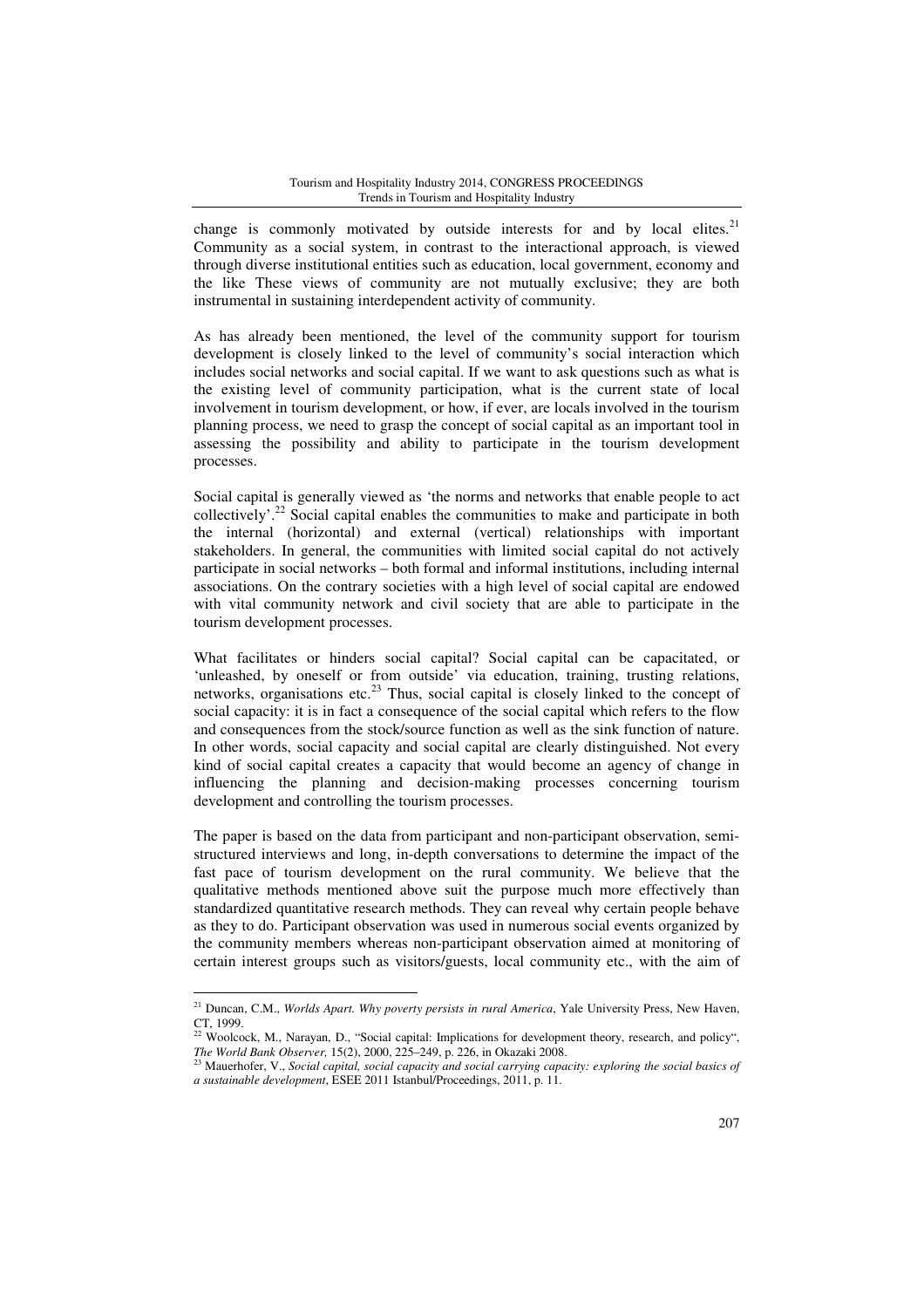recording the movement of studied persons in and around the tourism resort and the village, to determine what they were doing. Observations were made at different locations: it included, among others, counting the number of cars in the parking place on a specific day at a specific time. Semi-structured interviews were designed to investigate community attitudes towards the tourism resort (what the local people do to profit from the tourism development; how are they involved in the tourism development processes, etc.). Long, in-depth conversations were conducted with a wide range of people: officials, merchants, wage earners, owners of tourism enterprises, local government officials, especially the mayor; the intellectual people – the former teacher and librarian. Interviewees were approached in person; appointments were either set for a later interview, or the interview was conducted spontaneously, 'on the spot'; there were often follow-up interviews to explore further aspects or add necessary data to the existing corpus. The responses were both recorded on a digital recorder and then transcribed, and notes were made by the interviewer during the conversations. The collected data were then coded according to various research interests, such as 'attitudes towards the tourism development', 'involvement in the tourism enterprise/resort', and grouped into common themes.<sup>24</sup>

Secondary data was drawn from the various reports and analyses of the current state of tourism development in Lipno,<sup>25</sup> from the Czech Statistical Office, Infocentrum Lipno nad Vltavou, and the destination management Lipensko. To understand the nature of change in the community life and to find out how the legacy of the recent (socialist) history of Lipno affects contemporary social relationships and identities, we examined all issues of local newsletters dating back to the 1989, and we drew relevant data from the printed village chronicle that was provided by the local chronicler.

### **2. CONTINUITY AND CHANGE IN RURAL SOCIETY OF LIPNO**

Lipno nad Vltavou is a village in Southern Bohemia lying near the lake of the same name on the left side of the Moldau (Vltava) river. It is part of the touristic region of Šumava in general, and Lipensko in particular which borders on two German-speaking countries – Germany and Austria. According to the 2011 census, the village has 679 inhabitants. The village is ethnically homogeneous, with 82.36 percent of Czechs, followed by 8.55 of Slovaks. Other minorities include Ukrainians (0.91), Germans  $(0.73)$  and Polish  $(0.18)$ .<sup>26</sup> According to the informal information (claimed by the mayor and the local librarian), the village shows 170 Dutch with permanent residence, due to the purchase of recreational flats or houses.<sup>27</sup>

 $\overline{a}$ <sup>24</sup> Davis, J. S., Morais, D. B., "Factions and Enclaves: Small Towns and Socially Unsustainable Tourism Development", *Journal of Travel Research*, 43, 2004, 3-10. *Analýza. Rozvoj obce Lipno nad Vltavou od po*č*átku 90. let* [Analysis. Development of Lipno nad Vltavou since early 1990s], Praha, Incoma GfK, 2013.

<sup>25</sup> Kalabisová, J., Plzáková, L., Studnička, P., Tinková, V., *M*ěř*ení efekt*ů *cestovního ruchu v obci Lipno nad Vltavou* [Measuring the effects of tourism in Lipno nad Vltavou]*,* Praha, Vysoká škola hotelová, 2013. <sup>26</sup> *Czech Statistical Office*, retrieved on 15 May 2013 from http://www.czso.cz/

<sup>&</sup>lt;sup>27</sup> These Dutch do not live in the village on a permanent basis, except for one Dutch woman and a man who married a local woman. The couple operates the Lipenka hotel situated in the 'Old Lipno' which predominantly serves the recreational needs of organized children's stays in winter.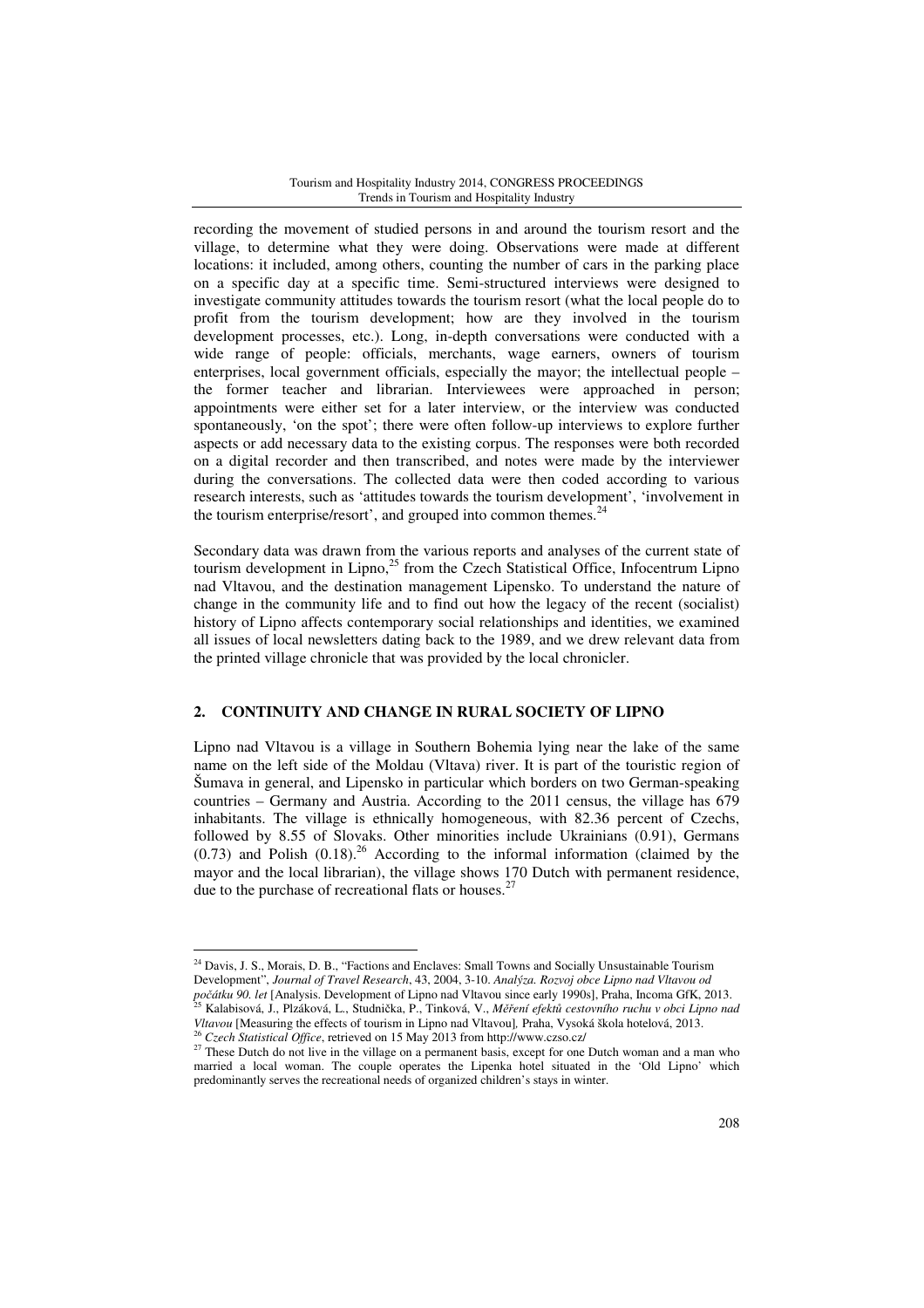



 $\overline{a}$ 

Political, socio-economic and cultural history of the Šumava region was heavily influenced by the historical development of 20th century. Before World War Two the whole region of Šumava, including Lipensko was predominantly populated by German-speaking people. The same applies to the original settlement of Lipno,<sup>28</sup> a small lumberjack village largely populated by Germans whose population's major subsistence economy became timber floating along the Moldau River. After the Second World War many Germans were displaced due to the post-war geopolitical arrangements. During the Cold War Lipensko became part of an inaccessible borderbelt where more than eighty small municipalities ceased to exist. The historical landmark in the development of the whole region was the decision of the former Czechoslovak communist government to construct a dam on the river Moldau that eventually turned into the country's largest water dam. Due to the construction of 'the first work of socialism in Southern Bohemia',<sup>29</sup> several small villages were flooded, including the original settlement of Lipno. $30$  The dam was constructed between 1952 and 1959, filled with water in 1958, and a year later two boats commenced regular cruises for holidaymakers. On July 15, 1959 the Lipno dam construction was officially finished.

During the 1950s the area was gradually repopulated by ethnic Czechs and Slovaks, including Romanian Slovaks, to a lesser extent Ukrainians and Bulgarians who came as temporary workers within the organizational recruitment process to work for the power station and the dam construction.

Source: the authors´own creation.

<sup>&</sup>lt;sup>28</sup> Its history dates back to the thirteenth century when the first written records on the colonization of the territory appeared. However, the village itself officially originated in 1530 (the village chronicle).

<sup>29</sup> Záloha, J., Erhartovi, J. & M., *Krajem Lipna* [Through the landscape of Lipno]*,* České Budějovice, Jihočeské nakladatelství, 1980, p. 26.

 $30$  That is why there are not many historical buildings or other cultural monuments in the contemporary village that could be used as tourist attractions. Moreover, the village misses basic attributes typical of a Czech rural settlement such as a square, pub, or church.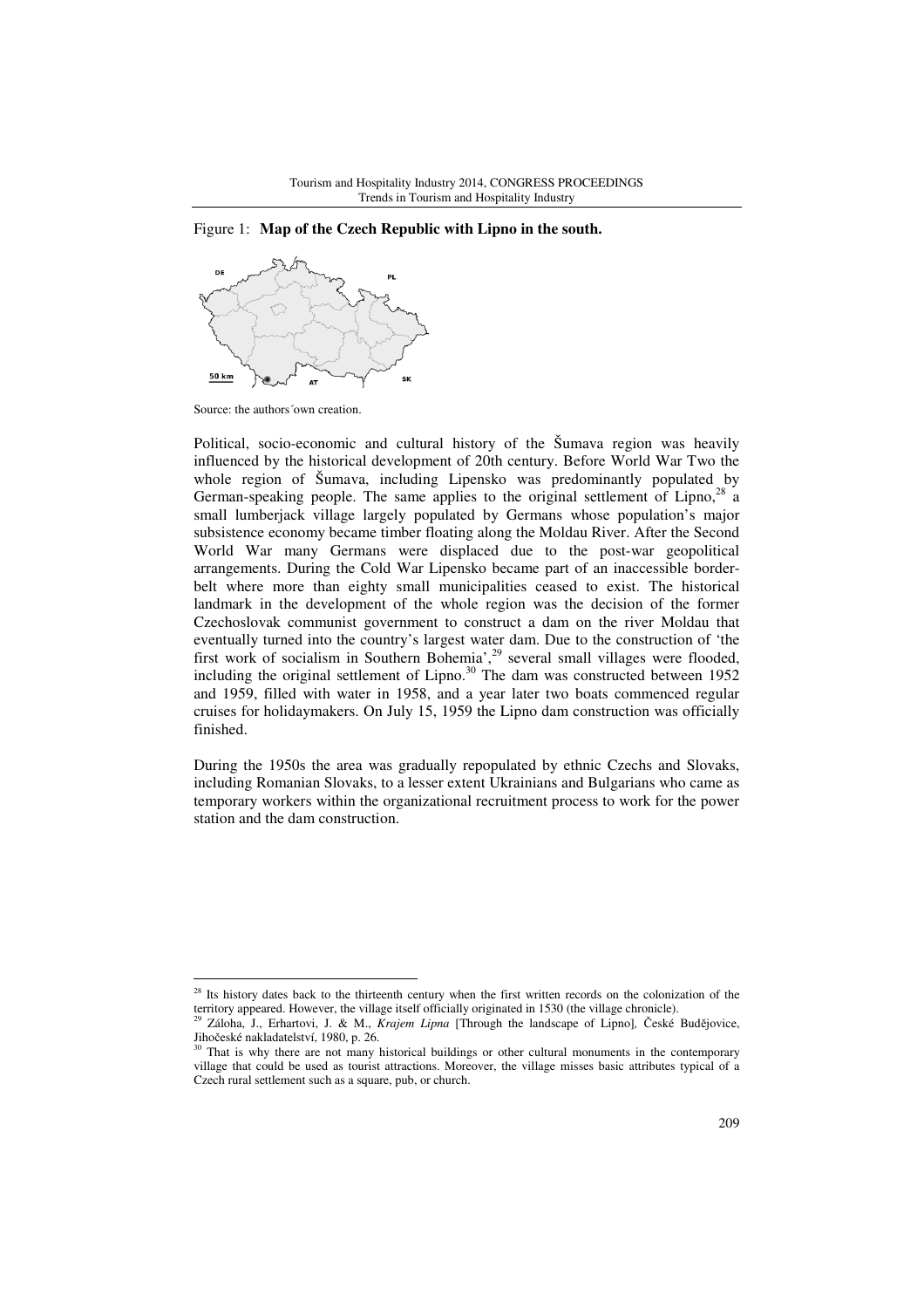There is no precise statistics as for the number of the immigrants but some informants estimated the arrivals at some 500 people. Many of them eventually settled in the village; got married, and raised children who still live in the locality.<sup>31</sup> Originally all the people who came as labour force stayed in wooden lodgings for the construction workers which, in the course of time, turned into the blocks of flats that formed the initial basis of the permanent settlement. Other facilities for workers underwent a similar development: a canteen turned into a shop, workers' dining-halls into a restaurant and a hotel. The premises of the state farm and infamously known Border Watch enlarged the village space. The composition of population was rather culturally diverse. As one of the informants commented, the dam construction attracted diverse 'social outcasts' that made a 'special rabble'. Drinking sessions and fights were common. Some of the immigrants were even illiterate. It took some time before the population became relatively culturally homogeneous, particularly through mixed marriages and other enculturation processes provided by the state educational institutions and rich social life that took place in the village during the socialist era.

After 1958 when Lipno officially became a municipality (the village chronicle) local social life started to develop. A new primary school opened in 1958, followed by a kindergarten. In 1960 the Board for Civic Affairs (Sbor pro občanské záležitosti) was established with the aim to organize diverse social events such as civil baptism of newly born babies, a ceremonial welcome of first grade pupils, educational events for local people, pensioners' club etc. The community members used to meet in various public places and buildings, which were either renovated from the original workers' lodgings, such as the House of the Revolutionary Trade Union Movement (zotavovna ROH), Local National Committee boardroom in the school, the Lipenka restaurant, the Lipno hotel, or newly constructed buildings such as the Orea hotel, the Armin guest house, or the Gabreta hotel. The village hosted summer festivals and children cinema within the framework of the Public Enlightenment Organization (Osvětová beseda), organized regular musical festivals, ball dances and other cultural and sports events. A local library was established in 1959, with 83 permanent readers in 1963 and 130 a year later. Community associations, compulsory organized under the umbrella institution called the National Front involved a local branch of the Czechoslovak Women Union, Czechoslovak Red Cross, Czech Gardening Club, Czech Breeder Club, and sporting organizations such as Svazarm or Tělovýchovná jednota.<sup>32</sup>

Till the 1990s the Lipno region was largely viewed as peripheral for many different reasons: its position (a close proximity of state borders that were closed by the Iron Curtain during the socialist era), sparse population and low density, weak economy and strong social problems. By no means was Lipno in the past a 'productive society,

http://www.lipnonadvltavou.cz/files/media/Zpravodaj\_obce\_Lipno\_nad\_Vltavou-05-2011.pdf

 $31$  As one of the informants (a hotel owner who does not come from Lipno) claim, today they are troublemakers. They are envious of some entrepreneurs' business success; 'they can even kick your car', 'they do not want to work – do the rooms, or vacuum-cleaning; they wonder that it is necessary to do such chores every day'. He therefore hires workers from outside of Lipno, especially the nearby town of Český Krumlov. Such an opinion is shared by some of the residents of Czech origin while the people 'from outside' who are stereotypically portrayed as troublesome, lazy, envious and non-cooperative, at least a target of the present study, consider Lipno as their home. Some of them are successful entrepreneurs themselves, doing business in tourism-related services such as guesthouse owners. <sup>32</sup> *Lipno Newsletter*, 2011, 5, retrieved on 9 July 2013 from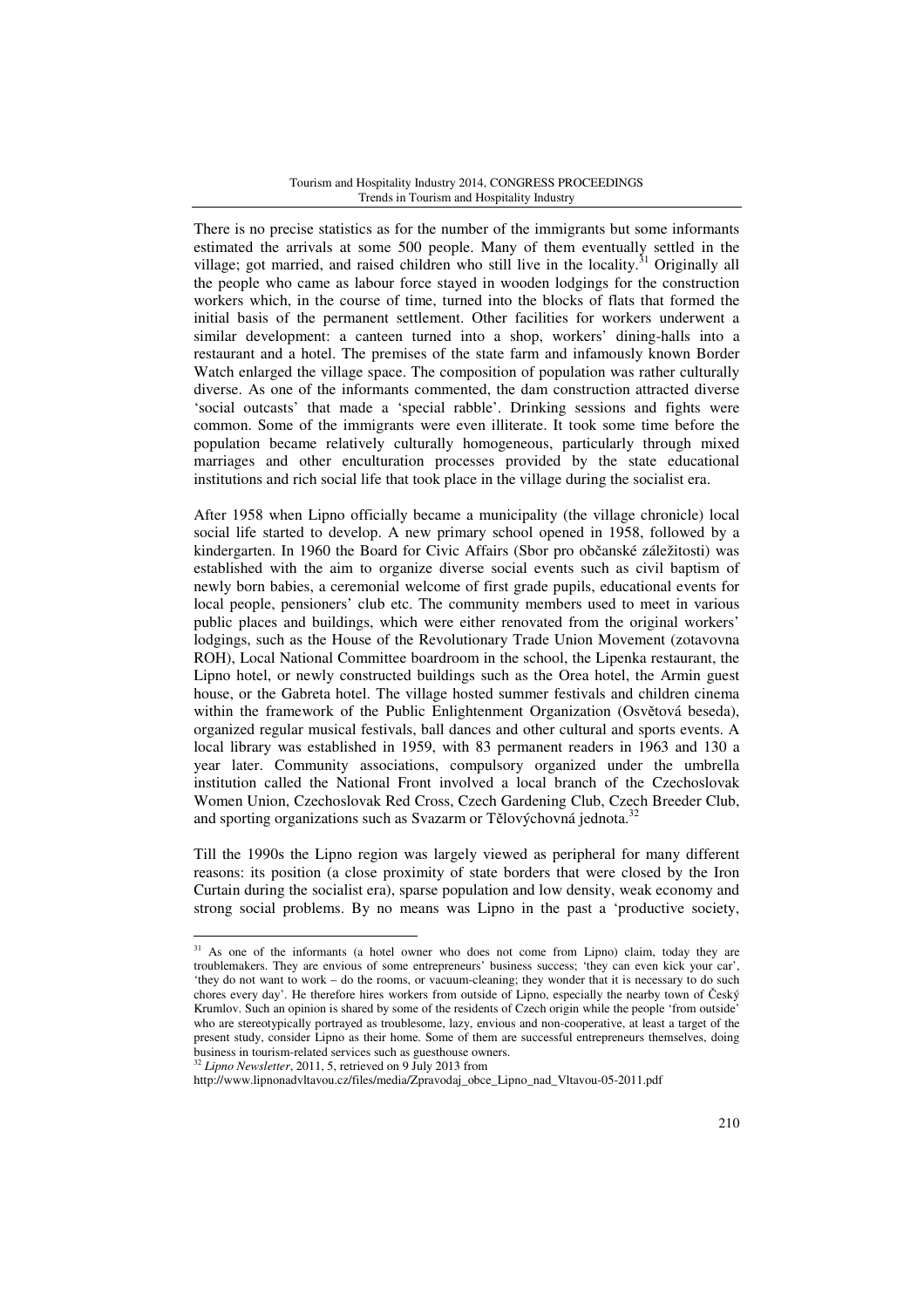linked first and foremost to the land';<sup>33</sup> nor was it a non-tourists, static space.<sup>34</sup> Tourism is not a new phenomenon in the village. Lipno was a 'popular recreational destination'.<sup>35</sup> Tourism development in the area had already started in the 1960s. In 1974 Lipno even gained a 'status of the recreational area'.<sup>36</sup> However, before 1989, tourism was just a marginal source of income as it was possible to develop only in certain areas, due to the proximity of the Iron Curtain.<sup>37</sup> Tourism activities were mostly related to the rural character of the setting; they were not in conflict with traditional activities. They could be characterized by the following terms: relaxing, low technological, non-competitive. The list of tourism and recreation activities in Lipno before 1989 include walking, fishing, boating, doing some summer and winter sports – playing volleyball, football, swimming, skiing, both cross country and downhill (the village chronicle). As the authors of the period monograph *Krajem Lipna* claimed, the area was not 'affected by the negative impact of technical civilization' as it was detached from the rest of Czech lands; the landscape remained the oasis of calm and peace, and was a kind of 'museum of nature' with deep forests, clean waters, common and rare flora and fauna.<sup>38</sup>

According to the local chronicler, before 1989 the village provided domestic collective recreation in the House of the Revolutionary Trade Union Movement (zotavovna ROH) for thousands of holiday-makers every year. There were two camp-sites visited regularly by Czechs and also East Germans.<sup>39</sup> Individual recreation prevailed in the form of domestic second homes ('cottageing') and was oriented towards the summer season only. Winter could not offer many attractions; though there was a local ski slope it was used only by local skiers. Moreover, the village did not have any tourist infrastructure, including an inadequate capacity of accommodation facilities (besides 'zotavovna ROH').

After 1989 the village faced the overall economic and social decline. In the 1990s Lipensko ranked among the most afflicted regions in the whole country, falling into the category of 'problematic recreational countryside'.<sup>40</sup> The economic decline in agriculture (the state farm's closure)<sup>41</sup> and traditional light industries was followed by

<sup>&</sup>lt;sup>33</sup> Dewailly, J.-M., "Images of Heritage in Rural Regions", in Butler, R. W., Hall, C. M., Jenkins, J. (Eds.), *Tourism and Recreation in Rural Areas*, Chichester, John Wiley, 1998, 123-137, p.124.

<sup>34</sup> Saarinen, J., "Traditions of sustainability in tourism studies", *Annals of Tourism Research*, 33(4), 2006, 1121-1140, p. 1127.

<sup>35</sup> Záloha, J., Erhartovi, J. & M., *Krajem Lipna,* České Budějovice, Jihočeské nakladatelství, 1980, p. 26.  $36$  Ibid.

 $37$  The main sources of livelihood for the Lipno residents under socialism were employment in the primary sector (power station and light industries such as timber floating and woodworking, peat, graphite and iron ore extraction and paper mills), agriculture activities within the state farm – both animal husbandry (cows and poultry) and crop fading (pea pods, oat, rye, wheat, potatoes), and to a certain extent a tertiary sector (services).

<sup>38</sup> Záloha, J., Erhartovi, J. & M., *Krajem Lipna,* České Budějovice, Jihočeské nakladatelství, 1980, p. 38.

<sup>&</sup>lt;sup>39</sup> In 1978 the number of foreigners, especially Germans visiting Lipno reached the number of 7,028. In 1981 the share of German tourists in the Lipno camp Modřín (The Larch) was 53 per cent, together with other tourists from other fourteen countries including Austria, Poland, the Soviet Union, France, Syria,

Switzerland, Denmark and Cyprus (*Lipno Newsletter* 2011). <sup>40</sup> Perlín, R., Kučerová, S., Kučera, Z., "Typologie venkovského prostoru Česka" [Typology of rural space of Czechia], *Geografie*, 115(2), 2010, 161-187.

<sup>41</sup> Today, there are only seven farmers in the village who cultivate altogether 4.20 hectares (one of the informants).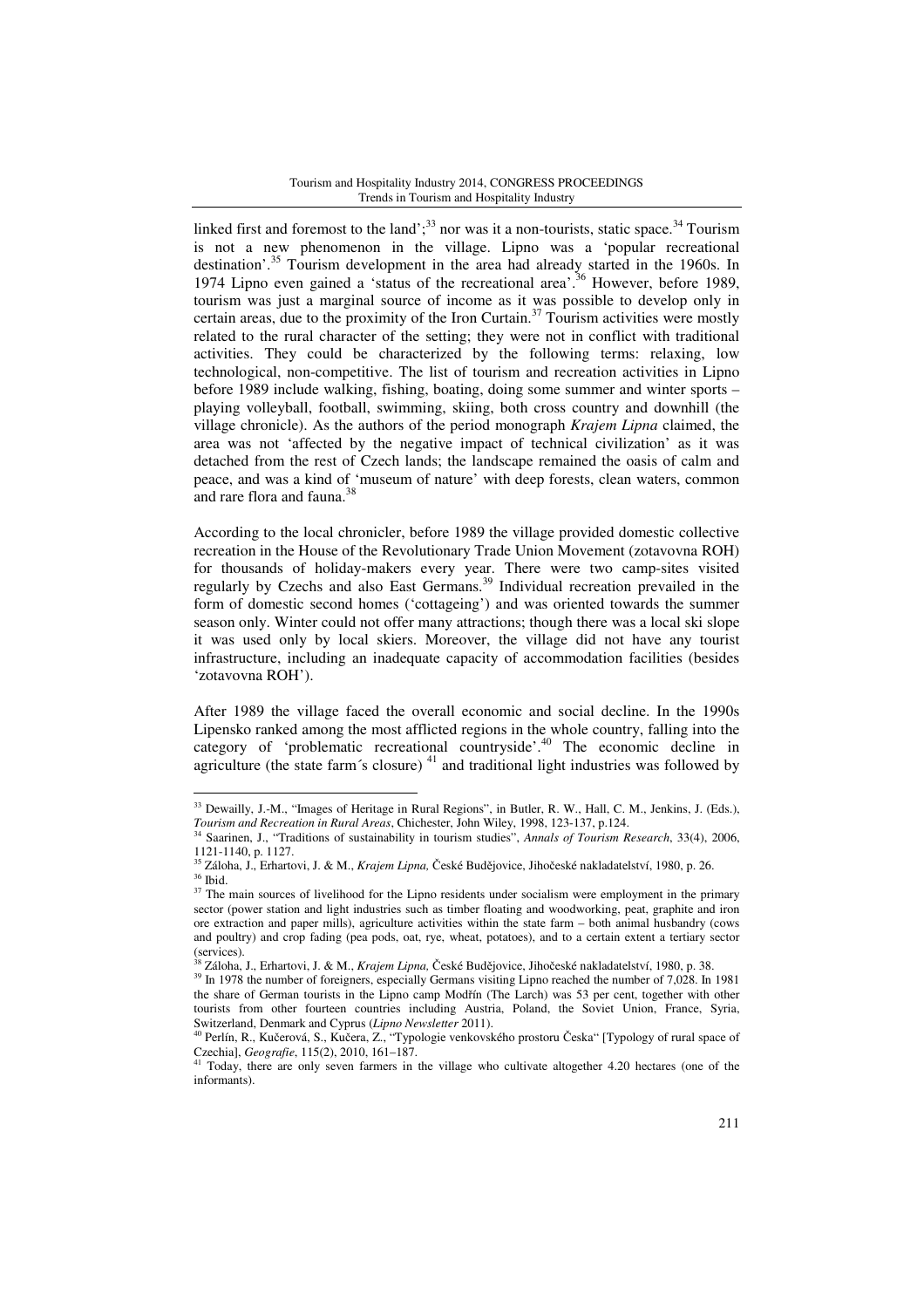the closures of other local industries, such as Meopta, the clothes manufacturer, or Mikrotechna in 1992 which provided jobs for approx. fifty local women.<sup>42</sup> The old established patterns of development were abandoned and a new pattern of tourism and recreational activities was adopted by the local authorities that thought that they could capitalize on their 'under-development', caused by the proximity of the Iron Curtain. What were the motivations that have underpinned recognition of the significance of rural tourism in Lipno? In general, there was an overall positive assessment of tourism as development, sanctioned by government (a rise of the ministry of tourism, departure from state regulation). Tourism was seen as a 'clean' industry that could help peripheral countryside with underdeveloped rural resources recover from social and economic decline. Uniquely preserved countryside and natural scenery, untouched by 'progress' became an economic asset. Local authorities realized that their major chance for rapid economic development lies in specializing in tourism as the major 'export' industry.<sup>43</sup> Tourism was seen as the only avenue of economic development, as a 'passport to development'.<sup>44</sup>

Local authorities in Lipno made a deal with a Dutch investor who built (between 1997 and 1998) a tourist resort which has become known as Landal Marina Lipno (private investment of 1 billion CZK by the Landal Green Parks). This tourist resort stretches in the area of 13 hectares (including a yacht port) offering over 306 studios and apartments, with more than 1,600 beds. So far, Marina Lipno resort remains the biggest accommodation provider in Lipno.

Dutch investment in real estate was stimulated by a number of factors: an image of the Czech Republic as a safe place for investment; an expanding real estate market; an increasing attractiveness of the country, especially its environmentally-valued countryside; convenient physical-geographical conditions enabling a wide recreational use; favourable prices, offer and quality of public services, compared to other postcommunist countries in Central and Eastern Europe.<sup>45</sup> Dutch investors bought the land both from the municipality and local owners and built the tourist resort commonly called a 'Dutch village' as the accommodation units (both studios or apartments) were purchased by the Dutch (tourists or second home users) who either used them for their own recreation or they further rented them for profit – predominantly to the Dutch.<sup>46</sup>

 $42$  In 1994 the factory premises were purchased by another industrial plant called Dahl confection, however, the production was shortly afterwards moved to Romania. Recently, one of the major employers in the region – paper mill Vltavský mlýn in the nearby village of Loučovice has started to reduce workforce drastically; from 280 staff in mid-2009 to twenty people to the present.

<sup>43</sup> Cohen, E., "The impact of tourism on the physical environment", *Annals of Tourism Research*, 5(2), 1978, 215-237, p. 218. *Czech Statistical Office*, retrieved on 15 May 2013 from http://www.czso.cz/

<sup>44</sup> De Kadt, E., *Tourism: Passport to Development*, Oxford, Oxford University Press, 1979.

<sup>45</sup> Horáková, H., "Post-Communist Transformation of Tourism in Czech Rural Areas: New Dilemmas", *Anthropological Notebooks,* 16(1), 2010, 59–77.

<sup>46</sup> The term 'Dutch village' is a vernacular name for standardized recreational houses owned by the Dutch within Czech villages. It is used in public discourse, predominantly by the internet users, to assert strong criticism with this new form of tourism. As we have noticed during our fieldwork, the term is largely refused by the local villagers. On the contrary, Dutch tourists seemed to be rather indifferent towards this term, showing no particular interest. Recently, the usage of the term (in the shape of 'so-called') has increasingly appeared in official reports and documents (e.g. Ministry of Regional Development), and also in the academia.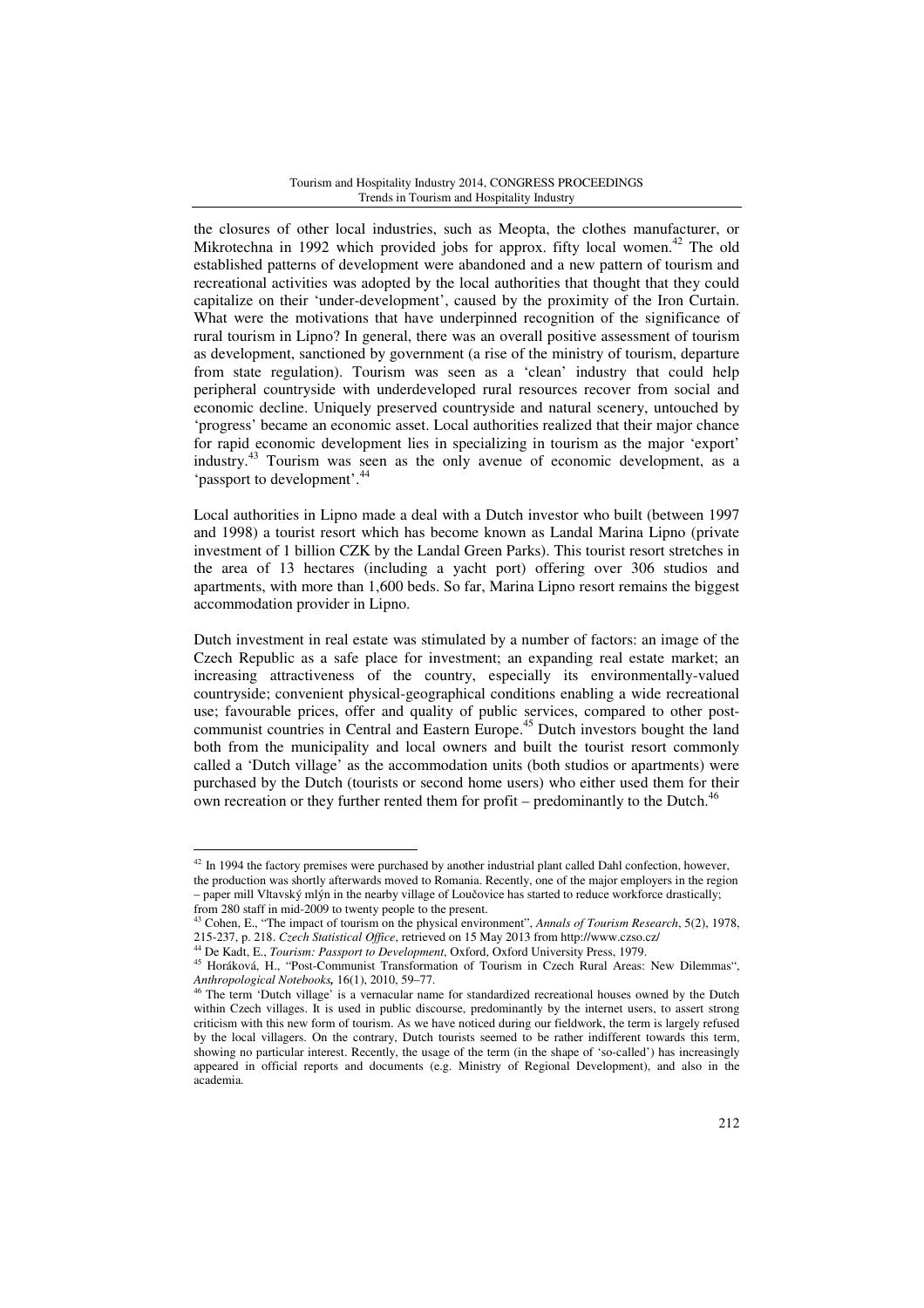What was the role of local authorities in influencing the development? Due to the vast changes in public administration in the post-November 1989 period,<sup>47</sup> local authorities were able anew to influence the development of the municipality under their administration in an unprecedented way. They have gained a relatively high level of legitimacy grounded in 1) the result from municipal elections, and 2) the ability to run regular budgets.<sup>48</sup> Thus, they have become much more autonomous in deciding on how local development can happen. This especially concerns the position of a mayor which may be paramount in power redistribution and local development.<sup>49</sup> In the 1990s Lipno local government started negotiations with the foreign investor (Landal) with the aim to encourage local economic development, to avert population decline, and to diversify declining rural economy. According to the local government's strategy, to initiate tourist resort development in Lipno, the village would create conditions for investment to attract private capital that would bear responsibilities and potential risk. The initial intention of the local authorities was to gain land as there was no municipal land in possession of the village. This strategy proved to be successful. The local authorities started to purchase and reunite lands, by using credits, often despite the negative and largely disapproving reactions from the inside and outside the village.<sup>50</sup> The agreement between the rural political and business representatives and the foreign company became a blueprint for further development plans that were typical of the externallyoriented, large scale, mass enterprise nature. Such a project differs from locally created enterprises for many different reasons; first, it can bring more capital resources therefore there is a tendency to develop a large scale tourism enterprise; second, the decision-making processes regarding the development are rather top-down than bottom-up, implying in less involvement of the locals while the proactive attitude to tourism development comes from the community representatives; and third, operators of tourism-oriented businesses find ways to attract tourists by reimaging the area –its landscape and nature.

 $47$  Even very small municipalities are uniquely endowed with democratically-elected local governments who possess a right to administer their own regular budget relatively autonomously. Compared to local authorities in urban areas, authorities of small municipalities have little financial power. Yet, mayors and local governments are extremely significant developmental actors as they may influence the appearance of a locality, and the conditions for the quality of life of the local populations as they have the capacity to mobilize local development resources (Bernard et al. 2011).

<sup>48</sup> Bernard, J., Kostelecký, T., Ilner, M., Vobecká, J. (Eds.), *Samospráva venkovských obcí a místní rozvoj*  [Self-government of rural municipalities and local development], Praha, SLON, 2011. The form of local management loosely corresponds to the international discourse of 'community governance' or a 'community leadership' that has gained momentum in Western Europe since 1990s.

 $49$  Idem.

<sup>&</sup>lt;sup>50</sup> In the first phase of development the village bought approx. 75 hectares of land. Till today the village acquired altogether 500 hectares of land. As Kalabisová et al. (2013) argue resolved proprietary rights were instrumental in 'successful tourism development'. By 2007 the total value of land in the municipal possession increased up to 5 mil CZK but in 2012 the amount decreased to 8 mil CZK. The reason is an allegedly unfavourable sale of public land to Conduco, plc.,by the mayor who was accused of official misconduct in July 2012. He sold lands at 7 mil CZK but could have gained up to 234 mil CZK (MF Dnes Jižní Čechy, 26. 11. 2012). He is on police bail pending further enquiries. So far, the trial has not begun.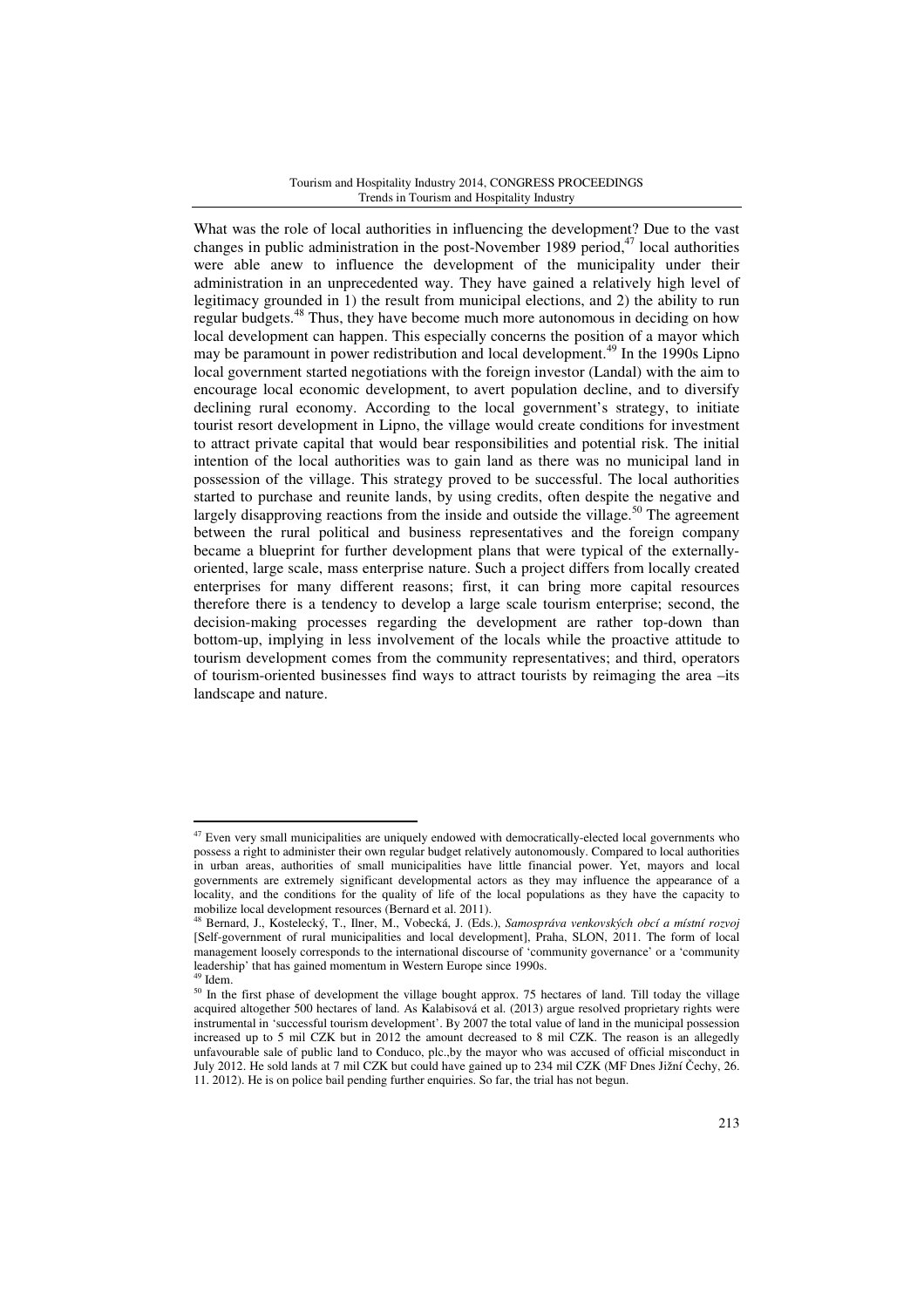### **2.1. Spatial and social relations in post-socialist tourism development**

Landal Marina Lipno represents the first phase of tourism development in Lipno. According to Butler's resort life cycle<sup>51</sup>, the goal was to achieve a level of development which would ensure a strong market position. Emphasis was put on attracting investment to develop infrastructure and facilities. As Gill reminds us, the needs of local population are viewed as secondary during this phase; instead, all efforts are put on revenue-generating construction. In Lipno the investment focused predominantly on the recreational complexes, which made the contrast between the new and the old parts of the locality even more visible. A sharp difference between the 'New Lipno' and 'Old Lipno' was caused not only due to the construction of the recreational resort but also thanks to the creation of a new centre of the village between 1999-2002 that had been moved from the 'Old Lipno' to the zone along the main road where a number of tourist-oriented infrastructure emerged –the information centre, new tourist-oriented shops, new restaurants, cafés, customer services, etc. Even a new building for the local government was built on the main road, commonly called 'promenade'. Even though the 'Old Lipno', the original residential area, remained dilapidated or not enough maintained, with a sharp lack of community facilities, residents' responses of that time were largely positive – they were filled with expectations, overwhelmed by the utter change of locality. The residents appreciated its new image and were proud of the overall positive image of the village spreading by the local government and cooperating business circles. Most of the interviewed residents had originally welcomed the intention to construct Marina as they invited the idea to improve the appearance of the village, to change it from an 'uncivilized landscape' to a 'modern' place. As one of the informants said, 'Lipno used to be like a bush but now it is being civilized. If we go "to town" (to the new centre), one has to get dressed, not like in a village. Lipno links village with town. Our children won't be country bumpkins any more'. The postsocialist development through tourism was positively endorsed by the then mayor of a near town of Hluboká nad Vltavou (now a senator), an influential political representative of the Civic-Democratic Party, one of the main right-wing political parties in the Czech Republic. He mentioned a difficult starting position of the village as a kind of construction site for the Lipno dam, which turned it into a village 'without history'.<sup>52</sup> In asserting the positive assessment of recent development, past Lipno is often represented as a place where there were no people, no social and cultural memory, no collective identity, to remind and/or to continue.

Next phases of tourism development in Lipno were marked by rapid expansion (2005 till now). More lands were sold and leased both to foreign investors and Czech-based business corporations. Municipal grounds were used for various tourism-related activities. Local community properties were converted to health, sporting, retirement and other leisure related accommodation purposes. New amenities were constructed, financed partly by public resources, partly by private enterprise. Public investment reached 300 mil CZK between 1993 and 2012 whereas private investment rose ten-fold more. Apart from the local government, the dominant role in the development of the

<sup>51</sup> Butler, R.W., "The concept of the tourist area life-cycle of evolution: implications for management of resources", *Canadian Geographer,* 24(1), 1980, 5-12.

<sup>52</sup> As quoted in *Analýza. Rozvoj obce Lipno nad Vltavou od po*č*átku 90. let*, Praha, Incoma GfK, 2013.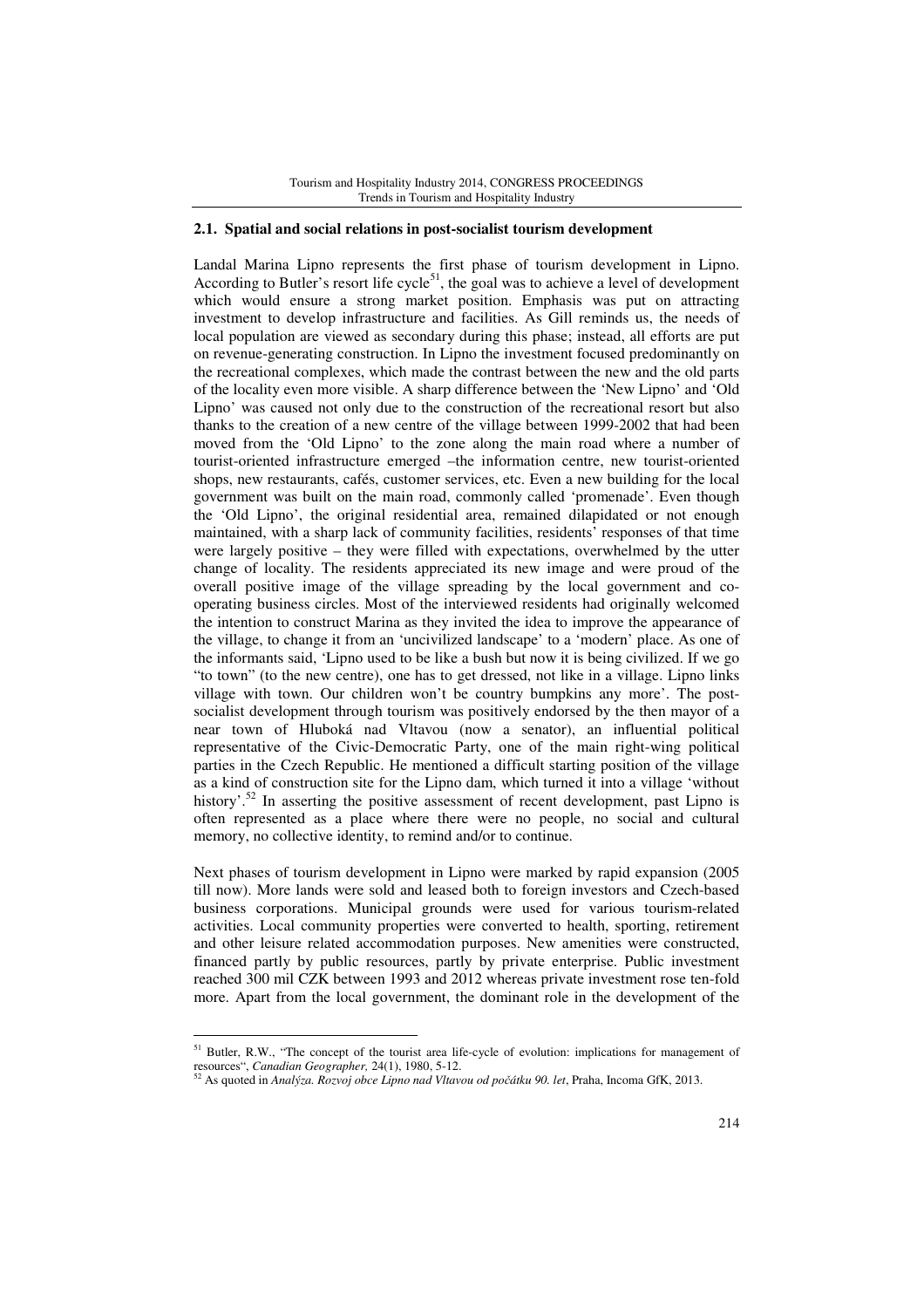village is held by two private companies that are considered the most important 'strategic partners' of the municipality:<sup>53</sup> Conduco, plc. (the headquarters are in the regional capital, České Budějovice) and Lipno Servis, ltd. (the local company), which operate most tourist services and facilities such as Ski resort Lipno, Active Park, Aquaworld, rental shops, etc. Conduco has recently been infamously mentioned in the media in association with the accusation of the mayor who sold municipal lands to this company allegedly under unfavourable conditions.

Similarly to the first phase of tourism development, foreign investment (predominantly Dutch) was aimed at accommodation. New accommodation facilities providing hundreds of beds emerged such as Lipno Lake Resort (five three-floor buildings offering 600 beds), Riviera Recreational Park (390 beds), Villapark Lipno Dreams (205 beds), Lipno DOKY Holiday resort and Danse (both 295 beds), Villa Park, Lipno Point, Club Canada, Ernesta Club Lipno, Blažek apartments, etc. The largest part of foreign clientele is made by the Dutch (85 per cent), followed by  $10 - 12$  per cent of German tourists. According to the recent statistics, a number of Czech visitors are increasing. Moreover, visitors' ethnic composition is more varied, including Russians, Belgians, or Danish.

A number of tourist nights have increased ten times since 1997, reaching the level of  $400,000$  per year.<sup>54</sup> According to the data provided by the municipality, there has been an increase in the bed-numbers by 840 per cent in the last twenty years and, still, new beds are being built. By 2012 more than one hundred accommodation facilities provide 4,978 beds.<sup>55</sup> The problem is that the number of beds increases faster that the tourist arrivals. As a result, there has been a steady decline in the occupancy rate since 2010. Another problem dwells in the composition of the accommodation facilities. The major category is so-called apartment flats or houses registered as housing units whose construction ranks among the most important (largely foreign) type of investment in the village. Their foreign owners (mostly Dutch) live outside the locality and use the flats themselves only occasionally, or they used them for a short-term rent to tourists. Thus, the prevalence of apartment flats<sup>56</sup> extrudes classical accommodation facilities such as guesthouses or hotels or lodgings, which negatively impacts the possibility of generating new jobs for the locals. $5^{\circ}$ 

<sup>53</sup> Kalabisová, J., Plzáková, L., Studnička, P., Tinková, V., *M*ěř*ení efekt*ů *cestovního ruchu v obci Lipno nad Vltavou,* Praha, Vysoká škola hotelová, 2013.

<sup>54</sup> *Analýza. Rozvoj obce Lipno nad Vltavou od po*č*átku 90. let*, Praha, Incoma GfK, 2013.

<sup>55</sup> *Infocentrum Lipno nad Vltavou*, retrieved on 3 August 2013 from http://www.lipno.info/infoservis/

<sup>&</sup>lt;sup>56</sup> For instance in 2008 there was an increase in the number of such housing units serving commercial purposes by 75, that is by 11 per cent compared to 2007 (Kalabisová et al. 2013). 200 new flats of similar kind were built between 2006 and 2011 (*Analýza* 2013).

<sup>57</sup> Kalabisová, J., Plzáková, L., Studnička, P., Tinková, V., *M*ěř*ení efekt*ů *cestovního ruchu v obci Lipno nad Vltavou,* Praha, Vysoká škola hotelová, 2013.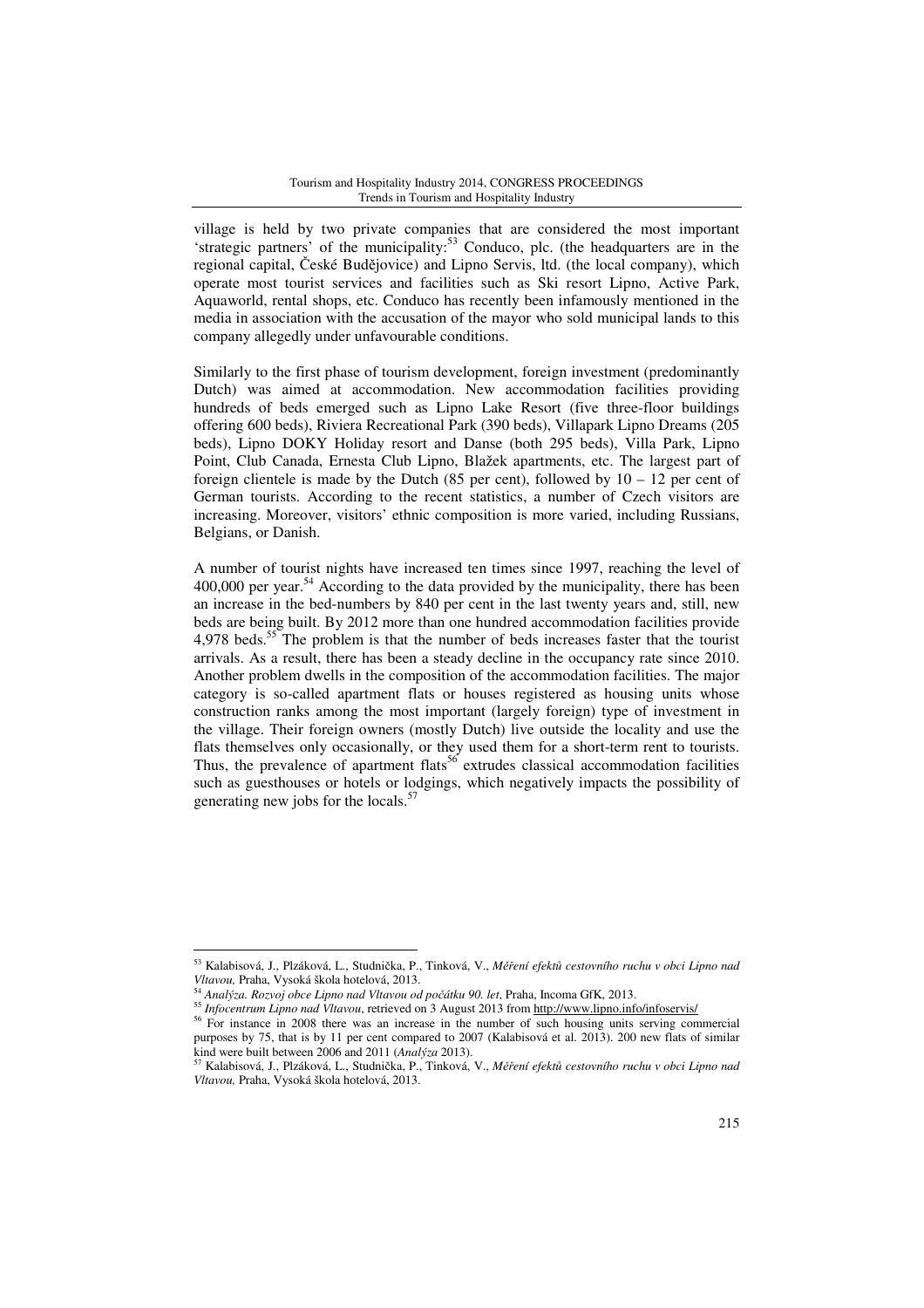

Figure 2: **Distribution of forms of permanent and tourism settlement in Lipno.** 

 $\overline{a}$ 

Another substantial portion of beds lies in the category of second homes which are concentrated in the vicinity of the Lipno Lake and serve predominantly international clientele. They are vacant for the most of the year, except for a couple of weeks during the winter and summer peak seasons. For the rest of the year they resemble 'cold beds'. A typical example is one of the recreational resorts called Villa Park consisting of 28 houses. It has Czech owners though the target clientele are the Dutch who are enticed to purchase the houses with the goal of rapid repay and large profit, which has, however, never realized. Today many of the houses are vacant, waiting for sale or rent.<sup>58</sup>

Lipno has turned into a full destination resort targeting both foreign and domestic, rather well-off clientele. To illustrate this statement, the expenditure for a seven-day winter holiday for a couple with two children is expected at  $41,220$  CZK,<sup>59</sup> while the average salary in the Czech Republic is about 25, 000 CZK. The largest sum of money goes to accommodation, boarding and services associated with skiing (rental, sports equipment, ski passes). There has been an increase in the number of tourist-oriented shops such as gift-shops, luxuries, shops selling brand-name goods, or tourist-oriented restaurants. There are only a few businesses located in the 'Old Lipno' that cater solely to local residents as very few tourists venture into the village.

Outdoor recreational activities, facilities, attractions and scenic resources form the basis of the tourism industry in Lipno. The list of facilities and attractions is vast and ever increasing. Above all, Lipno ski resort, the biggest employer at the Lipensko region, operating ski slopes, ironically called by the mayor the 'sloping meadow' because of their inadequate steepness, with a total length of 8.3 km, three four-seat chair lifts, a ski-cross track used by children as well as the adults, a fairy-tale slalom snowpark, ski school Lipno equipped with three riding carpets in the Captain Lipánek's

Source: Fialová and Horáková.

<sup>&</sup>lt;sup>58</sup> As the mayor claims the project has proven unsuccessful due to the inner company problems. The positive thing is that the company has built infrastructure that can be used by further buyers or renters. Moreover, preemptive right has been given to residents.

<sup>59</sup> Kalabisová, J., Plzáková, L., Studnička, P., Tinková, V., *M*ěř*ení efekt*ů *cestovního ruchu v obci Lipno nad Vltavou,* Praha, Vysoká škola hotelová, 2013.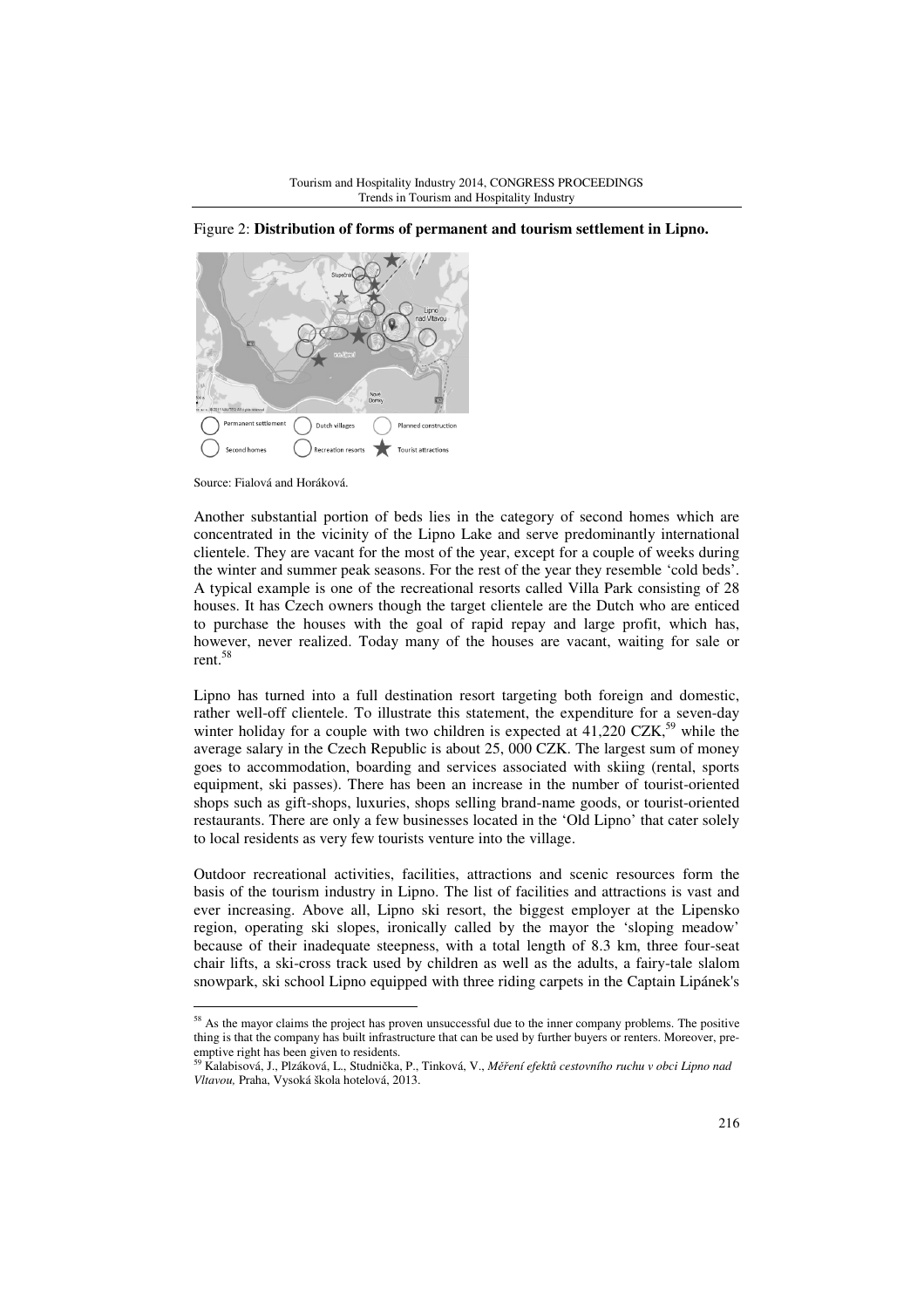Foxpark playgrounds and one riding carpet in Ski school Lipno Park, ski equipment depot etc. In the close proximity are located Aquaworld, a children's corner, bobsleigh track, bowling, a wellness centre and a sport hall. Other activities include, for instance, Bikepark Lipno; Adventure Rope Park, the 'highest treetop rope park in the Czech Republic'; in-line skating; cross-country skiing. One of the most visible attractions is Treetop walkway (Stezka korunami stromů) which has been in operation since July 2012, with 'the longest dry toboggan in the Czech Republic, 52 metres'. This attraction was awarded the best prize as a tourist innovation, according to the public voting at the web page www.kudyznudy.cz.<sup>60</sup>

In 2003 a large car park for 730 personal vehicles and 20 coaches was built in the village, next to the Lipno ski resort. Recently its capacity was even enlarged by another eighty parking spaces.<sup>61</sup> The project was supported from the South Bohemian County Council budget. Of the total 13.5 mil CZK two thirds came to Lipno, which evoked amazement and public controversy. Critics argued that the public money should have preferentially gone to the restoration of municipalities that were severely affected by destructive floods. Some local representatives were against the construction of the car park but eventually nobody voted against the project. $62$ 

Today's Lipno serves as a prime example of a large scale, rapidly and extensively evolving, and largely exogenous tourism enterprise situated in a rural host community. Outdoor activities dominate this rural area. In fact, the location has become a stage for the activities themselves, rather than a key setting.<sup>63</sup> The area is a host to an almost infinite variety of leisure activities that are however different and less complementary with the old patterns. They are active, highly competitive, fashionable, highly technological, 'modern', and individualized. The simple traditional rural setting is no longer capable of meeting demands for the highly specialized contemporary forms of tourism and recreation. This pattern requires the establishment of specific purpose-built facilities, often usable for a single activity (the rope park, bobsleigh track, golf course, etc.). Lipno has turned into a tourist trap<sup> $64$ </sup> which is embodied by the slogan used on the web sites and in promotional leaflets: 'from ski skis to treetops, from skis to swimsuit, from ski to in-lines'; 'the season in Lipno never stops'.

### *2.1.1. Social and physical impacts on locality and community*

With the large scale tourism development, a number of negative effects on Lipno locality and its community life have occurred. A trend towards institutional ownership of land and a rapid growth in numbers of second homes, so-called apartment flats and tourist attractions has resulted in the decrease in access for the public to a number of resources and the privatization of rural landscape. Other effects include a rise in prices, a rise in the real estate tax (Lipno has adopted the highest possible coefficient); an

<sup>&</sup>lt;sup>60</sup> Infocentrum Lipno nad Vltavou, retrieved on 3 August 2013 from http://www.lipno.info/infoservis/

<sup>61</sup> Kalabisová, J., Plzáková, L., Studnička, P., Tinková, V., *M*ěř*ení efekt*ů *cestovního ruchu v obci Lipno nad Vltavou,* Praha, Vysoká škola hotelová, 2013.

<sup>62</sup> *MF Dnes* Jižní Čechy, 12. 2. 2003

<sup>63</sup> Butler, R.W., Hall, C. M., Jenkins, J. (Eds.), *Tourism and Recreation in Rural Areas,* Chichester, John Wiley, 1998.

<sup>64</sup> Dewailly, J.-M., Flament, É., *Géographie du tourisme et des loisirs*, Paris, SEDES, coll. DIEM, 1993.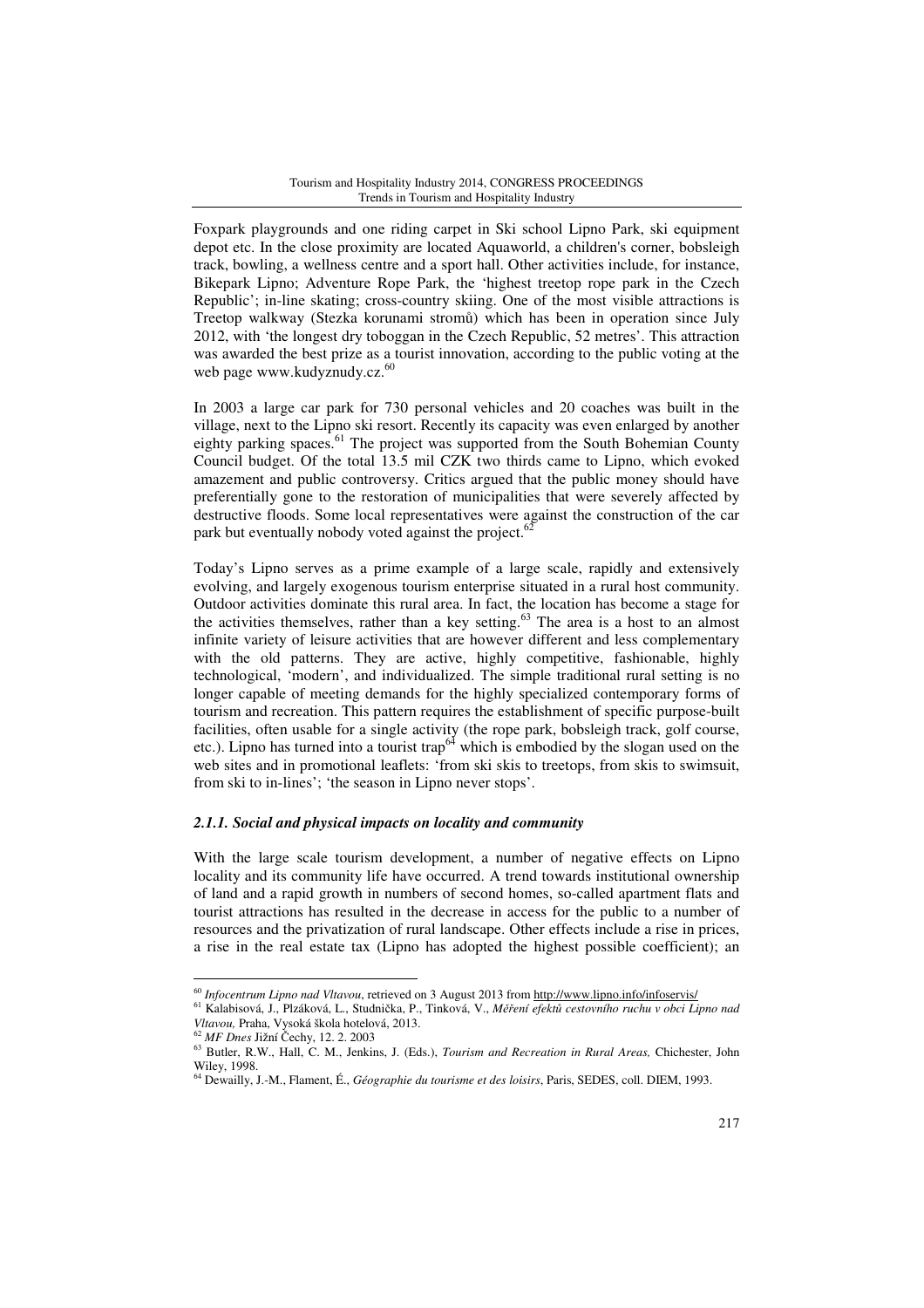increase in traffic in peak seasons, etc. Tourism is highly seasonal (the majority of visitors arrive in 6-8 weeks in summer, and in winter), and it has a mass tourism nature. The destination is overcrowded during July and August, and during winter months; the demand is spatially concentrated.

As the tourism enterprise engulfs the rural community the result is (1) social disruption of local community, and (2) disruptive and irrevocable change of physical environment.<sup>65</sup> These two aspects are not mutually exclusive. The social can be exacerbated by the physical aspect, as is the case in Lipno where unprecedented fast, massive construction of recreational units, second homes, and the development of tourist attractions heavily impacts the social dimension.

The former aspect deals with social impact of tourism on local society and community life. Tourists inevitably disturb lifestyle of local communities.<sup>66</sup> The increasing number of tourists and visitors contribute to downgrading of the local community life and social coherence. There is an essential difference: residents view the community as their home and a place to live whereas tourists and recreationalists view the community as a resource that is commodified and consumed.<sup>67</sup> A fast and unregulated development of tourism contributes to the commercialization of human relationships.

As for the latter, as Cohen showed there are two factors which influence the environmental impact of tourism: first, the intensity of tourist site-use and development, and second, the transformational character of tourist development. The first aspect deals with the number of tourists visiting a locality, the length of their stay, what they do there and which facilities they use. Lipno has witnessed a large scale development of the infrastructure, with an unforeseen increase in tourists and visitors attributed to the high level of private holiday home ownership and the growth of oneday visitors, concentrated in a relatively limited area. The second factor explains the relation between the expansion of tourism and the transformation of the locality. Cohen points out that an element of transformation of the environment is found in most attractions serving tourism as major adaptations and changes have to be made on a 'natural' site.<sup>68</sup> At worst, one can come across 'contrieved', artificial attractions which, though open to anybody, including the residents, are predominantly used by tourists and visitors. At best, the changes touch only upon the visual environment, influencing the aesthetic quality of the locality.

As tourist development in Lipno has been large scale, rapid and intensive it has a marked impact on the appearance of the locality. The newly built tourist complexes and facilities have utterly changed the character of the local area that has become a

<sup>&</sup>lt;sup>65</sup> Jenkins, J. M., Hall, C. M., Troughton, M., "The restructuring of rural economies: rural tourism and recreation as a government response", in Butler, R. W., Hall, C. M., Jenkins, J. (Eds.), *Tourism and Recreation in Rural Areas*, Chichester, John Wiley, 1998, 43-67.

<sup>66</sup> Dewailly, J.-M., "Images of Heritage in Rural Regions", in Butler, R. W., Hall, C. M., Jenkins, J. (Eds.), *Tourism and Recreation in Rural Areas*, Chichester, John Wiley, 1998, 123-137.

<sup>67</sup> Urry, J., *Consuming Places,* London, Routledge, 1995. Gill, A., "Local and Resort Development", in Butler, R. W., Hall, C. M., Jenkins, J. (Eds.), *Tourism and Recreation in Rural Areas*, Chichester, John Wiley, 1998, 97-111.

<sup>68</sup> Cohen, E., "The impact of tourism on the physical environment", *Annals of Tourism Research*, 5(2), 1978, 215-237.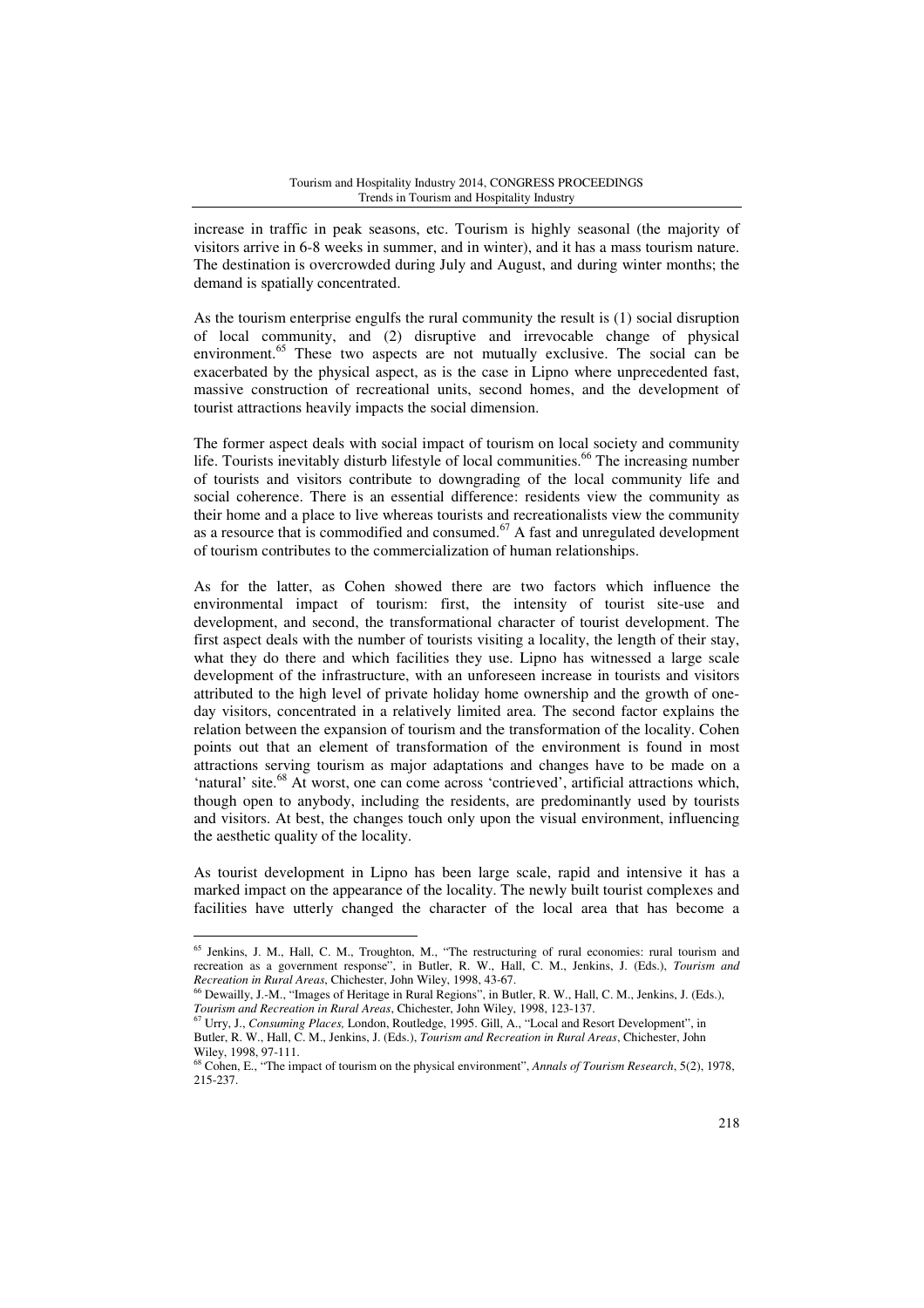regulated tourist 'sight'.<sup>69</sup> The height, style and material of buildings have contributed to the completely different visual image of the area. The impact of exogenous large scale tourist projects on the physical environment, both natural and man-made is particularly severe, owing to the stark contrast between the tourist facilities built according to the 'international standards' and often still quite preserved nature.<sup>70</sup> The environment is artificially transformed and adapted to the tastes and desires of tourists. Dewailly used the term landscape 'under siege' to indicate rapid transformation processes which no longer provide space for rurality, tranquillity and peace.<sup>71</sup>

The construction of tourist infrastructure raises ambiguous reactions among the locals. On the one hand, direct impact of tourism facilities and activities on the landscape evokes strong negative reactions. Some of the residents consider the newly built tourism infrastructure as 'ugly', 'inappropriate for the rural environment', like 'fata morgana', or 'architectural monstrosity' (informants' statements).

On the other hand, the highly developed infrastructure is positively endorsed by many stakeholders, especially rural entrepreneurs who are economically reliant on tourism, and the residents who fully endorse the modernisation ethos promoted by the local power elite. By and large, recreational facilities and a wider offering of leisure activities, including the possibility to participate in more and more events are beneficial for some, representing better quality of life, while for the others such a conception of progress can be less favourable. The enlarged offer of tourist attractions accompanied by their spatial clustering can be translated as environmental degradation and utmost transformation of the local identity, and hence resented by local residents.

The fast building boom in Lipno has resulted in the transformation of a whole landscape and the village alike. The inner territory of the village has been urbanised, accompanied by the extensive enlargement of the built area. Tourist development in Lipno resembles a centrifugal phenomenon: it usually starts around a core and then expands towards the periphery while the core undergoes the most intensive ecological transformation.<sup>72</sup> The same applies to Lipno where the entire change in appearance of the core took place. New buildings (recreational resort Landal Marina Lipno) and shopping and entertainment facilities (Aquaworld; restaurants, a promenade along the dam, new services associated with entertainment activities) remind us of a 'resort landscape', even 'seaside resort' with an aesthetic value of its own.<sup>73</sup> As the tourist system tends constantly to expand, the same processes of commercialization and defacement affect other parts of the village (Villa Park, Lake Resort, Lipno Dreams, etc.) which brings the intensification of transformational activities. The result is that the whole region - from the core to the periphery- is partly or completely transformed through tourist development. New tourist attractions and accommodation resorts are being built with the aim to supplement or supersede those already existing. An

<sup>69</sup> Idem, p. 219.

<sup>70</sup> Idem, p. 233.

<sup>71</sup> Dewailly, J.-M., "Images of Heritage in Rural Regions", in Butler, R. W., Hall, C. M., Jenkins, J. (Eds.),

*Tourism and Recreation in Rural Areas*, Chichester, John Wiley, 1998, 123-137, p. 123.

<sup>72</sup> Cohen, E., "The impact of tourism on the physical environment", *Annals of Tourism Research*, 5(2), 1978, 215-237, p. 226.

 $\frac{27}{73}$  Ibid.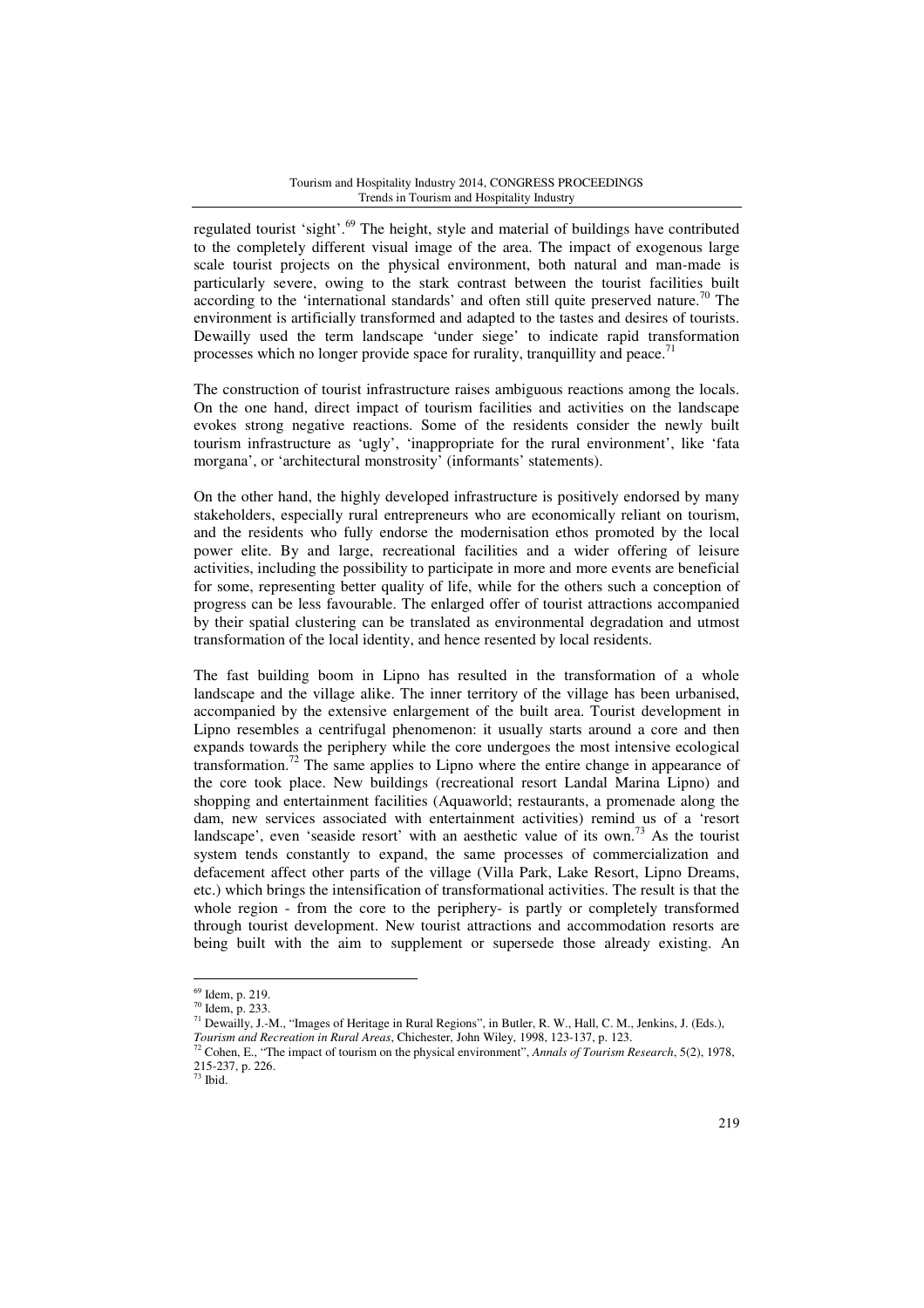illustrating example is a project that has been extended into the fringe area called Kobylnice, originally a quiet place used by domestic second home users (cottagedwellers). In 2011 a Czech developer's plan to build 42 houses, just next to the existing settlement, emerged. The project was approved by the local government and the construction commenced despite the stout resistance of the local cottage-owners. So far, eight houses have been built but no one is sold yet. The construction site is a sad reminder of failed investment projects.

Such type of rural development through large scale tourism seems to be self-destructive as it destroys the very landscape quality which attracts tourist development in the first place. Observations made in the tourist area in the past two years, however, disprove the abovementioned idea. The tourists and visitors alike, fully concentrated on amusement and tourist facilities show signs of the 'society of experience' that seems to surmount the necessity of 'pure' nature. Many of them have subsumed into the logic of Lipno Card, probably the smartest trick by Lipno Servis, ltd. which enables tourists to visit as many attractions as possible at reduced rates. They seem to embody the tourist resort's slogan 'from ski to treetop pathway', and 'the season in Lipno never ends'.

## *2.1.2. Local community involvement in tourism development*

 $\overline{a}$ 

To understand the impact of tourism on local community, a community-based participatory approach based on the assumption that the limits of growth are socially constructed needs to be employed. Rather than relying on external investment to stimulate economic development, this approach looks inwards to mobilize local actors.<sup>74</sup> There is a widely held assumption that no matter how fast and radical the changes induced by tourism are, an effective community participation can mitigate potential conflicts over tourism development and help sustain a 'balance' between various, often conflicting interests. The communities that are endowed with a high level of social interaction (social capital and social networks) are usually better equipped to mobilize both internal and external resources to protect the community interests and enhance their well-being. Social capital, both in the form of communication networks among relevant development actors, and as a high level of civic participation of local inhabitants, their mutual trust and a sense of belonging to the locality, is a significant factor in endogenous rural development.

How are Lipno residents involved in rural tourism development? Who supports the change induced by tourism development and who benefits from the large scale tourism development? Tourism development tends to divide the community into groups that support or resist tourism development.<sup>75</sup> The divisions rarely follow the 'for or against'

<sup>74</sup> Woods, M., McDonagh, J., **"**Rural Europe and the World: Globalization and Rural Development" (Editorial), *European Countryside*, 3, 2011,153-163.

<sup>75</sup> Davis, J. S., Morais, D. B., "Factions and Enclaves: Small Towns and Socially Unsustainable Tourism Development", *Journal of Travel Research*, 43, 2004, 3-10. Dogan, H., "Forms of Adjustment: Sociocultural Impacts of Tourism", *Annals of Tourism Research*, 16, 1989, 216-36. Doxey, G., "A Causation Theory of Visitor-Resident Irritants", in *Impact of Tourism*, Proceedings of the 6<sup>th</sup> Annual Conference of the Travel Research Association, San Diego, Travel Research Association, 1976. Pearce, P., "Tourist-Resident Impacts: Examples, Explanations and Emerging Solutions", in Theobald, W. (Ed.), *Global Tourism: The Next Decade,*  Oxford, Butterworth-Heinemann, 1994, 103-23.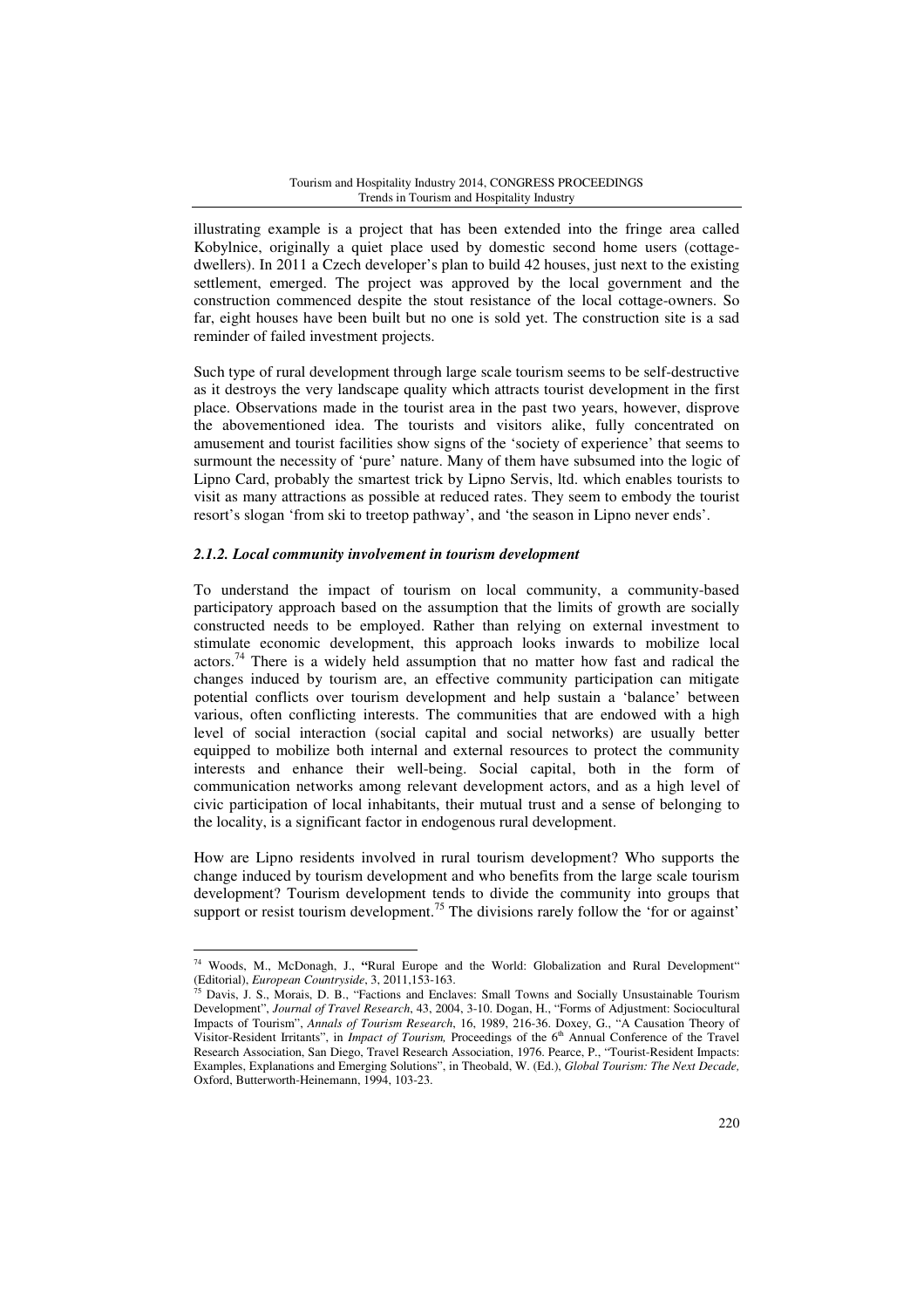attitude towards tourism since attitudes towards tourism development may differ, depending on whether the people are business owners, planners, politicians, developers, workers, residents, retirees, second home owners, etc. These groups are not necessarily equally represented or involved in participatory processes.<sup>76</sup> Stakeholders may hold differing visions of how they perceive the future of the community. The demands they place on rural areas vary in nature and scope. As some scholars have noticed,<sup>77</sup> many of the notions of rurality have been created to fit the preferences of those who own and use such rural areas.

There is a whole host of factors that determine who gets involved, why, and in what ways: why and under what conditions local residents may choose to, or may be driven to, become involved in tourism.<sup>78</sup> It depends on the perspective, the touristic discourses, one's societal values, attitudes, past life experience, knowledge and priorities. It is associated with power relations constituted by different actors and discourses on capacity.<sup>79</sup> Many impact studies confirm that residents who benefit most from progress, that is economic gains and sociocultural improvements are more likely to support tourism. Our research outcomes, however, challenge this assumption by pointing to the contested opinions on what is desirable in rural development in this specific place. Rivalry between factions in the community is caused predominantly by the diversity of meanings of development and modernity.

### *2.1.3. Contestation over the meaning of modernity*

The large scale development through tourism in Lipno is presented as a modernisation project that will ensure the local community the economic and demographic survival, prosperity and common good. In this sense it is aimed to reach a better, more modern future. What is at the core is the model of post-socialist modernity shaped by the Western-oriented emphasis on a self-regulation market economy, liberal democracy and an active civil society. It seems that those who reject this post-socialist modernity are against modernity *per se*. However, when we look closely into a nature of socialist ideologies, we shall see that socialism, like capitalism, has also been defined as a modernisation project. These two large scale projects of modernity, socialist and capitalist (which is now emulated in post-socialist countries), while sharing a common goal – to construct an entirely new social, political and economic order, and to re-orient society towards a future ideal by dislodging its past as 'negative other', <sup>80</sup> defined themselves in direct opposition to the other. Socialism legitimized itself as a more progressive, more genuinely modern project than capitalism, seen by socialist planners as backward and flawed.<sup>81</sup> The same aspiration can be detected with post-socialism; as

<sup>76</sup> Saarinen, J., "Traditions of sustainability in tourism studies", *Annals of Tourism Research*, 33(4), 2006,  $1121-1140.$ 

<sup>77</sup> Butler, R.W., Hall, C. M., Jenkins, J. (Eds.), *Tourism and Recreation in Rural Areas,* Chichester, John Wiley, 1998. Murdoch, J., Marsden, T., *Reconstituting rurality: class, community and power in the development process*, U.C.L. Press, London, 1994.

Stronza, A., "Anthropology of Tourism: Forging New Ground for Ecotourism and Other Alternatives", *Annual Review of Anthropology*, 30, 2001, 261–83.

<sup>79</sup> Hall, C. M., *Tourism and Politics: Policy*, *Power and Place*, West Sussex, Wiley, 1994.

<sup>80</sup> Brandstädter, S., "Transitional Spaces: Postsocialism as a Cultural Process", *Critique of Anthropology*, 27(2), 2007, 131-145, p.134.

<sup>81</sup> Bauman, Z., *Modernity and Ambivalence,* Oxford, Polity Press, 1991.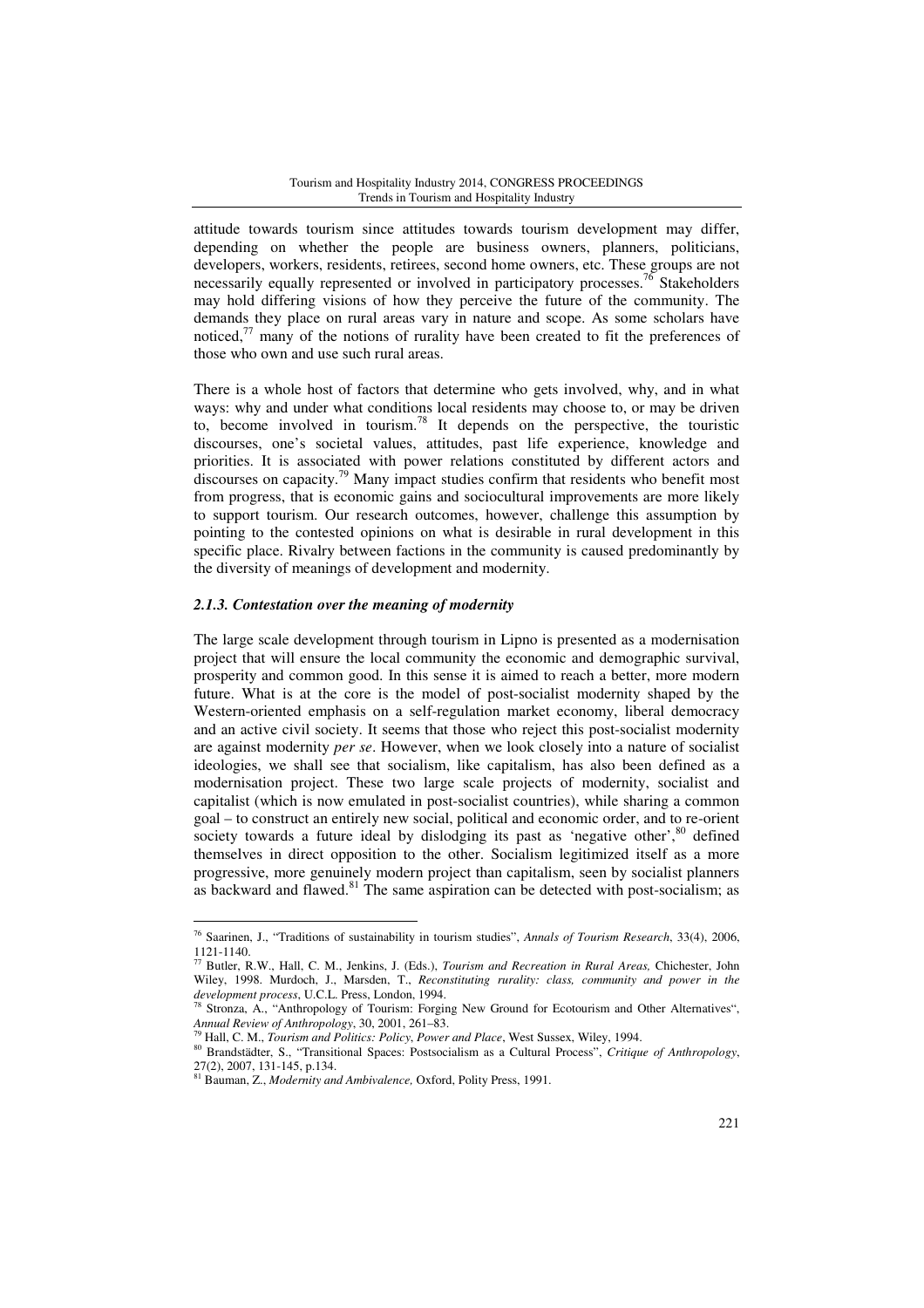Brandstädter claims its aim is to replace a socialist modernity which is viewed as outdate and obsolete. Post-socialism thus creates a space for cultural struggles between two modernist projects backed by two opposing ideologies - socialism and capitalism. These struggles are over the meaning and ownership of modernity.<sup>82</sup>

The contest over the concept of modernity is an unequal power struggle. On the one hand, Western discourse of modernity is presented as 'natural', as an ideal to pursue as it is clear from the interviews with the local power elite, especially the mayor, from the analyses made to order $83$ , and from the media representation. Such discourse of progressiveness silences any resistance. Any calls for a slower pace of 'modernization' sound backward and obscurant.

As has been stated, the rivalry between factions in the community is caused by the diversity of meanings of development and modernity. Who actively participates in the new modernity? Who, on the other hand, resists it? Those who oppose the rapid tourism development in Lipno reject the kind of modernity that is dictated by the hegemony of the market, which tends to destroy the pre-existing balance of social life; they prefer 'traditional' arrangements of the community and images of the countryside to be retained. Though many of them fully participated in socialist modernity, by actively building the 'better socialist world typical for full employment, active participation in communal associations such as Czech Red Cross, Women Union, Gamekeepers Union, under the patronage of the National Front, now they seem to retract from the making of another modernity. Now when the old pattern was unsettled, they have not been able to adapt quickly to the new notions of modernity brought by the post-socialist discourse. The closing of factories and demise of the major breadwinners in the area forced the local people to think about today's modernisation as a 'de-modernisation of the country and their own selves', a step backwards. $84$  They are not involved in tourism planning or activities; instead, they seem to be passive objects, affected by the new modernisation plans. Their social capital has been stuck up in the local social networks created during socialism. Today, active participation in the surviving community associations such as Czech Red Cross or a newly established *Lipen* association does not allow them to influence the decision making processes concerning rural tourism development in the village. This outcome underlines the thesis that even a high level of local civic participation does not always correlate with the increased awareness of the need to control the development.<sup>85</sup> These associations do not participate in the development processes and in the control of tourism. Therefore, despite various local forms of civic participation, many locals appear to be the most marginal actors. In the language of the new managers, they are represented as lazy and spoilt by socialism. These argue that they do not work properly, that some of them even do not want to work at all because 'living on the dole suits their human nature better'. This argument is often used to account for the above average rate of

<sup>82</sup> Brandstädter, S., "Transitional Spaces: Postsocialism as a Cultural Process", *Critique of Anthropology*, 27(2), 2007, 131-145.

<sup>83</sup> *Analýza. Rozvoj obce Lipno nad Vltavou od po*č*átku 90. let*, Praha, Incoma GfK, 2013.

<sup>&</sup>lt;sup>84</sup> Pine, F., "Retreat to the Household? Gendered Domains in Postsocialist Poland", in Hann, Ch. (Ed.), *Postsocialism: Ideals, Ideologies and Practices in Eurasia,* London, Routledge, 2002, 95-113.

<sup>85</sup> Bernard, J., Kostelecký, T., Ilner, M., Vobecká, J. (Eds.), *Samospráva venkovských obcí a místní rozvoj*, Praha, SLON, 2011.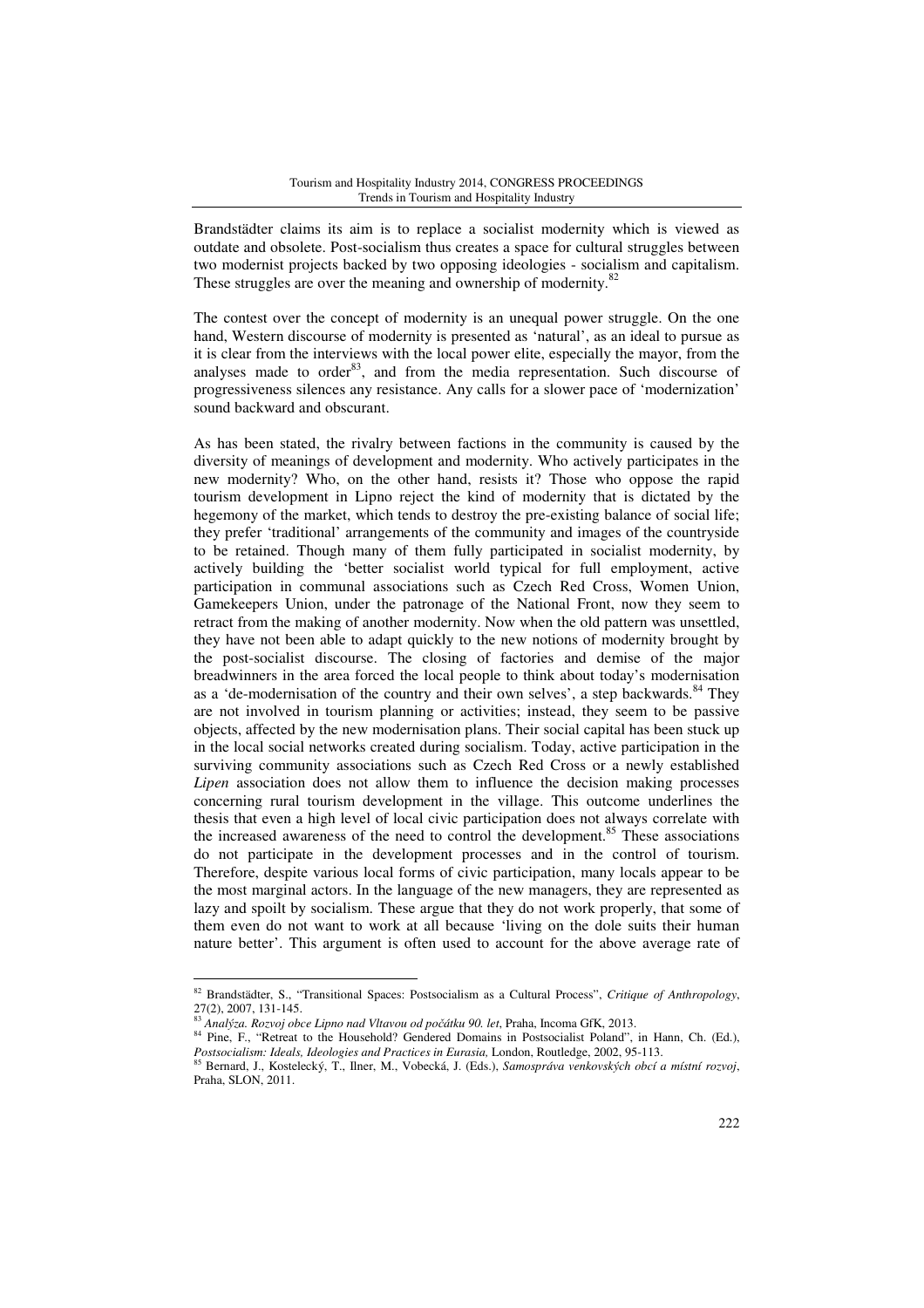unemployment in the village, 13.4 per cent<sup>86 of</sup> Kalabisová et al. put it unequivocally: the main reason for such a high rate is a 'long-term unwillingness of a narrow group of local inhabitants to work'.<sup>88</sup> Such reasoning, however, fails to explain why the rate of unemployment before 2012 was much lower: it even dropped from 2006 till 2008, from 11.27 (in 2006) to 7.39 per cent. After that there has been a steep rise, to reach the current level. It is obvious that 'cultural' factors obscure the real reasons embedded in the current economic crisis.

On the other hand, those who have been impacted by the tourism enterprise positively are largely the people for whom post-socialist modernism is 'both an aspiration and a way of life'.<sup>89</sup> They are active participants who tend to benefit from the large scale tourism development and can take advantage of tourism. They involve various sections of the community including active resource users, project planners and leaders, local merchants and businesspeople, and local politicians. Their aim is to improve living conditions on a 'modernized' model of local society. As has been mentioned before, the impetus for tourism development in this rural area came from the mayor who ranks among the most active actors.<sup>90</sup> The decision-making processes regarding the development are top-down, with the involvement of the main 'strategic partners' such as local company Lipno Servis. Those local inhabitants who do not belong to the 'mainstream' stakeholders (who are in opposition to the major power structures) are not involved in the planning, nor are they informed and consulted about the scope of development. As they bitterly admit, they are even discouraged to attend regular meetings of local government to discuss the policies and plans for tourism though the access must be free by law to everybody who is interested. In fact, very few local people were informed of any plan or invited to participate in discussions concerning the launching of the tourism project.

The locals' attitude towards tourism development is overwhelmingly characterized by passivity and indifference. Why are the residents incapacitated though they are endowed with social capital? The inability to influence tourism-related development is exacerbated not only by the apparent uselessness of the residents' residual unproductive social capital (inherited from the socialist era), but also by a lack of communication and cooperation opportunities in the community. There is no 'local' pub or club in the village where the residents could discuss the matters freely. Local men accustomed to 'having their beer' can meet at three different public places that are all, however, placed outside the village centre: first, at Karolina restaurant<sup>91</sup> that serves drinks and meals at reasonable prices both to foreign (especially Dutch) guests, and to the locals who live nearby; second, at a small, dilapidated kiosk at the football field

<sup>86</sup> The current rate of unemployment in the region is 7.12 % (*Czech Statistical Office*).

<sup>87</sup> *Czech Statistical Office*, retrieved on 15 May 2013 from http://www.czso.cz/

<sup>88</sup> Kalabisová, J., Plzáková, L., Studnička, P., Tinková, V., *M*ěř*ení efekt*ů *cestovního ruchu v obci Lipno nad Vltavou,* Praha, Vysoká škola hotelová, 2013.

<sup>89</sup> Brandstädter, S., "Transitional Spaces: Postsocialism as a Cultural Process", *Critique of Anthropology*, 27(2), 2007, 131-145, p.136.

 $90$  He has held this post for almost twenty years.

<sup>&</sup>lt;sup>91</sup> The restaurant is part of the guesthouse of the same name operated by the family whose origins are in Romania. They came to Lipno in 1977 as part of a state-organized recruitment of labour force to this region. The guesthouse is one of the few cheap accommodation opportunities in the whole village used predominantly by Czechs.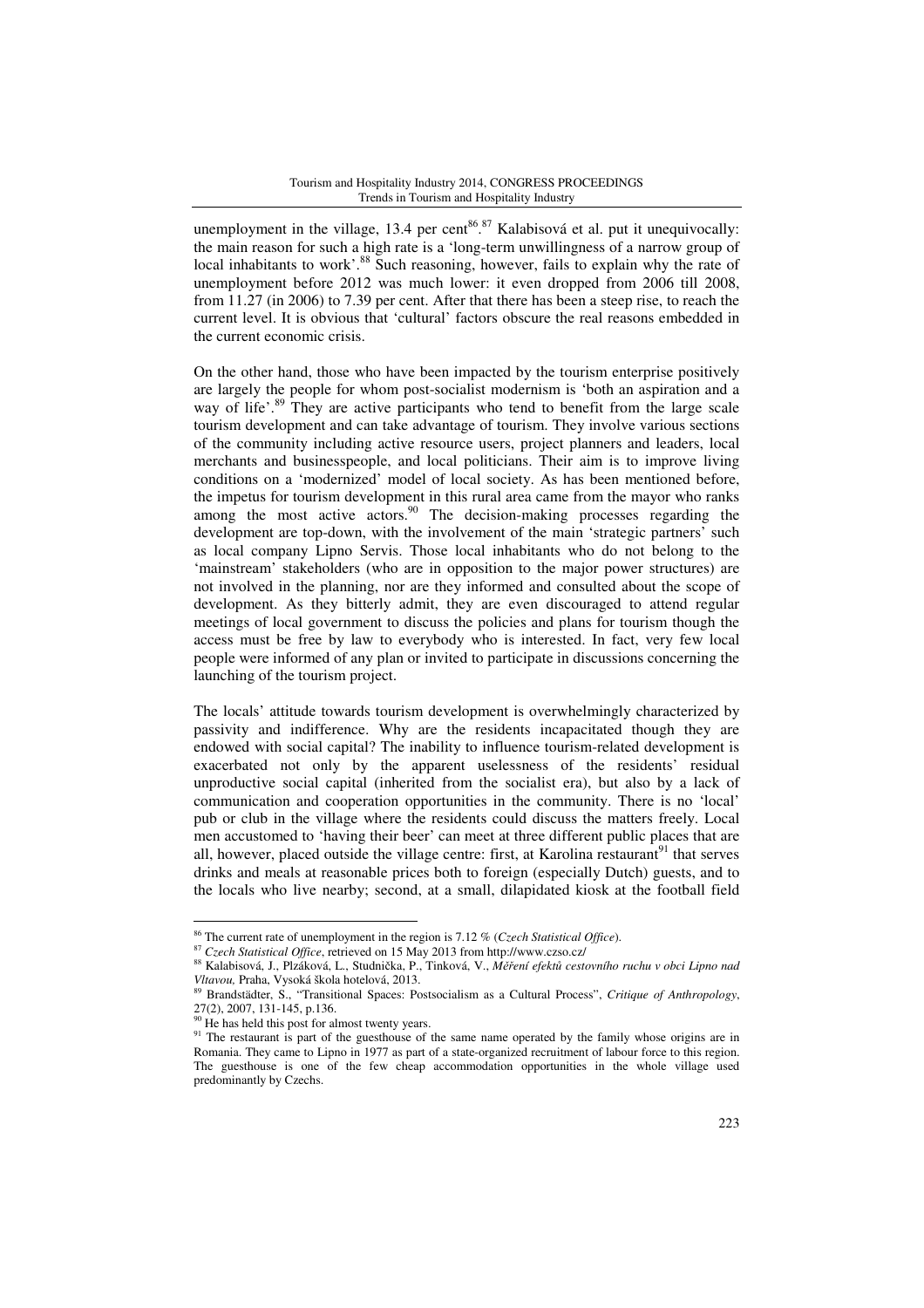located on the outskirts of the village; third, at an outdoor refreshment shop as part of the petrol station placed behind the village. There used to be a favourite local pub in the 'Old Lipno' at the Lipenka hotel but after the change in the ownership (the current owner is a Dutch man who married a local women) it ceased to serve the former purposes. As many of the informants claim they are no longer welcome as 'they just sit over a beer for an hour and do not spend much.' Many locals feel alienated from planning and development decisions, they are not involved in exercising control over development, thus the chances of development may not be compatible with local preferences. Those who openly oppose current tourism-related development are particularly domestic second-home owners (of cottages and chalets) who do not agree with turning the place into resort; they have come to find a quiet place for their summer or winter holidays and feel threatened by the fast pace of tourism-related development. As Gill mentioned, opposition to development in rural areas is sometimes strongly expressed by urban, rather than rural residents who are often largely economically dependent on the local area.<sup>92</sup>

### **CONCLUSION**

 $\overline{a}$ 

The aim of the present paper has been to describe and assess the social dynamics of change in Lipno with regard to the large-scale tourism development that has been taking place since the late 1990s. Within the community-based participatory approach it has focused on the changes in community attitudes toward tourism over time.

From the local power elite's point of view, supported by two specially designed analyses $93$ , as well as by frequent media coverage, the tourism-related development in Lipno sounds like a success story. The community budget is in the black, economic survival is secured, and the community seems demographically stable. In the past twenty years the municipal property valuations rose more than twenty times. This makes Lipno one of the Country's most successful municipalities. While many Czech municipalities are in debt, the municipal assets of Lipno are vast, including a new local government building, the building of Aquaworld, the Lipno ski resort facilities, the central car park, retirement homes, the camp-site, the coastal promenade, and the Marina Lipno yacht port. But as Hall reminds us, increased consumption of capital, man-made or natural, does not necessarily imply living better; in a similar vein, growth does not always mean development.<sup>94</sup> Issues of rural tourism and recreation go beyond a conventional economic analysis. Economic impact needs to be balanced against the social, cultural and environmental effects.<sup>9</sup>

<sup>92</sup> Gill, A., "Local and Resort Development", in Butler, R. W., Hall, C. M., Jenkins, J. (Eds.), *Tourism and Recreation in Rural Areas*, Chichester, John Wiley, 1998, 97-111.

<sup>93</sup> *Analýza. Rozvoj obce Lipno nad Vltavou od po*č*átku 90. let*, Praha, Incoma GfK, 2013. Kalabisová, J., Plzáková, L., Studnička, P., Tinková, V., *M*ěř*ení efekt*ů *cestovního ruchu v obci Lipno nad Vltavou,* Praha, Vysoká škola hotelová, 2013.

<sup>94</sup> Hall, C. M., "Changing paradigms and global change: From sustainable to steady-state tourism", *Tourism Recreational Research*, 35(2), 2010, 131-143.

<sup>95</sup> Holden, A., *Environment and Tourism*, New York, Routledge, 2000. Long, P., Lane B., "Rural Tourism Development", in Gartner, W. C., Lime, D. W. (Eds.), *Trends in Outdoor Recreation, Leisure and Tourism*, Wallingford, CAB International, 2000, 299-308.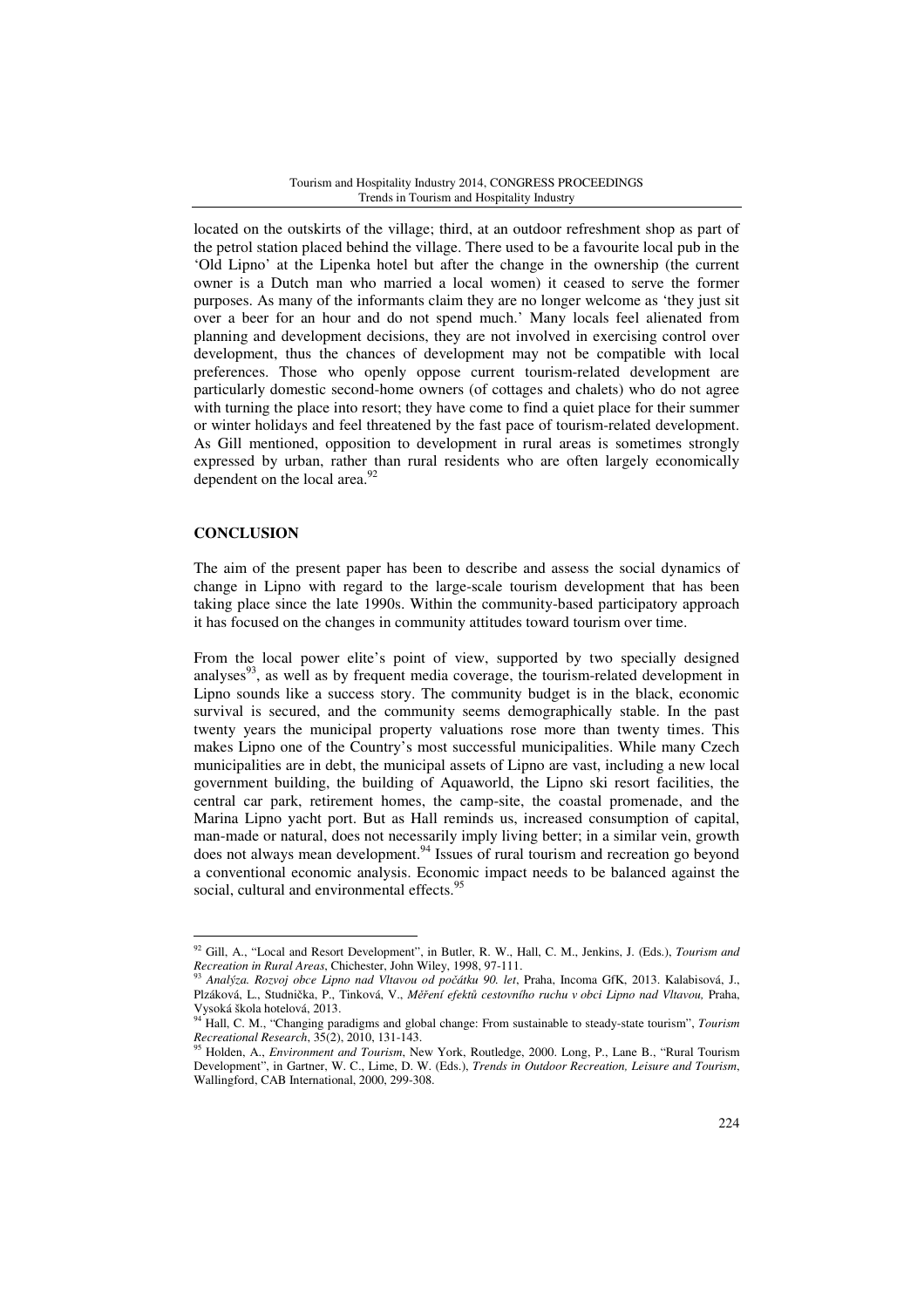The scale and pace of transformation in Lipno is unprecedented. Its image has utterly changed from a peripheral village to a fully-fledged tourist resort. The place as entertainment and recreation is now perceived as a product to be promoted and sold,  $96$ not as a rural place; in other words, it has been stripped of any notions of rurality. The traditional appeal of the landscape makes way for the image of Lipno as a tourist destination, a resort which must be able to compete with other places within a global economy.

Large scale transformation inevitably impacts upon rural social coherence. Conflict over development in Lipno basically takes place between the interests of a newlycreated middle class which strives to increase the quality of life by creating a 'new rurality', often at all costs, and between those who are marginal, who have failed to adapt to the new logic of a Western-style of modernity.

Our research data illuminates a special layer of incapacitated residents characterised by apathy, passivity and indifference who either lack the 'effective' social capital or do not comply with the requirements of post-socialist discourse on progress and modernity. The current development through tourism in Lipno 'dislodges earlier cultural models and social arrangements, and establishes new parameters of progress and backwardness'.<sup>97</sup> A new hierarchy between central and marginal worlds emerges; these worlds intersect both physical and symbolic zones; they are accompanied by distinct, often incompatible practices and life-styles. Geographically marginal spaces, in our case 'Old' Lipno translate into cultural marginality.

The research outcomes indicate that the pace of expansion of the tourism enterprise in the village, its rate of growth, combined with the local community's inability to cooperate or to get involved in the planning and decision-making processes has already surpassed the threshold of socially sustainable development. To ameliorate the prospects for the start up of socially sustainable development, the local power elite that is largely responsible for the current state of development, could consider three recommendations. First, tourism operations should not expand too rapidly as there is a risk of encountering community resistance caused by negative attitudes toward tourism. Instead, the adoption of the slower consumption approach could reduce the harmful effects of touristification which affects community social coherence. Secondly, the project of Lipno as a one-sided, tourism-dependent community is in a sharp contrast to the concept of rural multi-functionality typical of a pluralistic attitude to rural development. It would be advisable to initiate local small-scale and medium-sized businesses in the form of providers of additional tourism-oriented services. A possible revival of traditional local economies such as agriculture, forestry and fishing could complete a mosaic of economic activities Thirdly, the role of residents in the tourism development process could be reconsidered. As has already been stated, the current project has never been envisaged as community-based tourism. Hierarchical, top-down steering modes within the current local governance prevail instead of communitarianled modes. Yet, the insertion of community interests into the planning and management

<sup>96</sup> Kotler, P., Haider, D. H., Rein, I., *Marketing Places: attracting investment, industry and tourism to cities, states, and nations,* New York, Free Press, 1993.

<sup>97</sup> Brandstädter, S., "Transitional Spaces: Postsocialism as a Cultural Process", *Critique of Anthropology*, 27(2), 2007, 131-145, p. 138.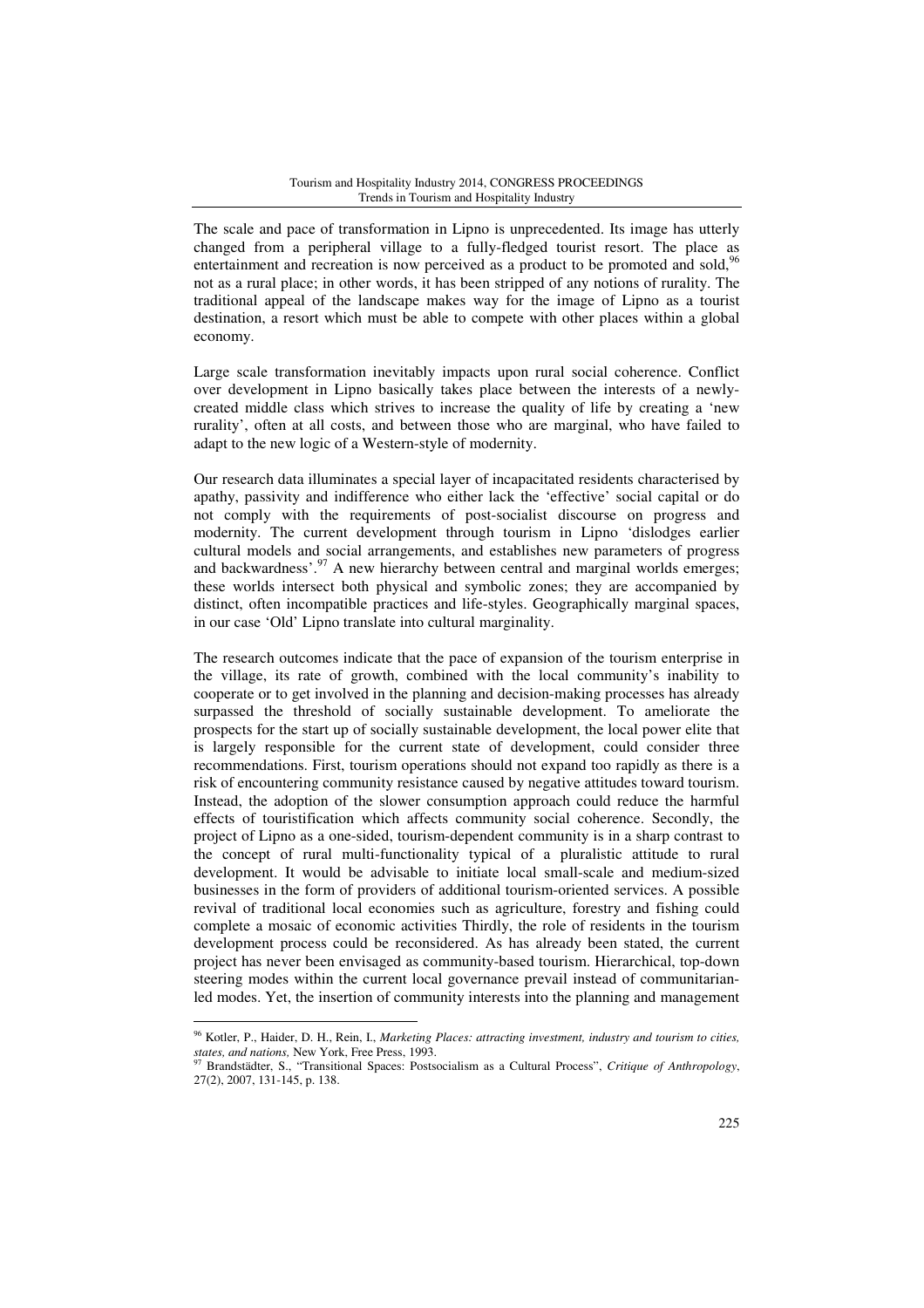of tourism is highly important to support socially sustainable development. Better information dissemination and community interaction with the power elite will foster social capital and extend social networks, which, in effect, will empower the community.

The only way sustainable development is initiated and secured lies in the art of negotiation, compromise and a willingness by all parties to participate in the dialogue over what is to come.<sup>98</sup> Future development in Lipno must reflect the overall global trends but must not neglect local conditions and preferences. The involvement of certain aspects of endogenous potentials such as trust among the local residents, civic and political participation in various local forms, the ability to mobilise resource, and the involvement of local residents into local social networks create the necessary potential for socially sustainable tourism.

### **REFERENCES**

 $\overline{a}$ 

Akis, S., Peristianis, N., Warner, J., "Residents' attitudes to tourism development: The case of Cyprus", *Tourism Management,* 1**7**(7), 1996, 481-494.

*Analýza. Rozvoj obce Lipno nad Vltavou od po*č*átku 90. let* [Analysis. Development of Lipno nad Vltavou since early 1990s], Praha, Incoma GfK, 2013.

Allen, L. R., Long, P. T., Perdue, R. R., Kieselbach, S., "Impact of tourism development on residents' perceptions of community life", *Journal of Travel Research*, 27(1), 1988, 16 – 21.

Bauman, Z., *Modernity and Ambivalence,* Oxford, Polity Press, 1991.

Bernard, J., Kostelecký, T., Ilner, M., Vobecká, J. (Eds.), *Samospráva venkovských obcí a místní rozvoj*  [Self-government of rural municipalities and local development], Praha, SLON, 2011.

Brandstädter, S., "Transitional Spaces: Postsocialism as a Cultural Process", *Critique of Anthropology*, 27(2), 2007, 131-145.

Brown, D. L., Schafft, K. A., *Rural People and Communities in the 21st Century: Resilience and Transformation*, Pennsylvania State University, 2011.

Butler, R.W., Hall, C. M., Jenkins, J. (Eds.), *Tourism and Recreation in Rural Areas,* Chichester, John Wiley, 1998.

Butler, R.W., "The concept of the tourist area life-cycle of evolution: implications for management of resources", *Canadian Geographer,* 24(1), 1980, 5-12.

Cf. Wang, A., Pfister, R.E., "Residents' attitudes toward tourism and perceived personal benefits in a rural community", *Journal of Travel Research*, 47, 2008, 84-95.

Clout, H. D., *Rural Geography: An Introductory Survey*, Oxford, Pergamon Press, 1972.

Cohen, E., "The impact of tourism on the physical environment", *Annals of Tourism Research*, 5(2), 1978, 215-237.

*Czech Statistical Office*, retrieved on 15 May 2013 from http://www.czso.cz/

Davis, J. S., Morais, D. B., "Factions and Enclaves: Small Towns and Socially Unsustainable Tourism Development", *Journal of Travel Research*, 43, 2004, 3-10.

De Kadt, E., *Tourism: Passport to Development*, Oxford, Oxford University Press, 1979.

Dewailly, J.-M., "Images of Heritage in Rural Regions", in Butler, R. W., Hall, C. M., Jenkins, J. (Eds.), *Tourism and Recreation in Rural Areas*, Chichester, John Wiley, 1998, 123-137.

Dewailly, J.-M., Flament, É., *Géographie du tourisme et des loisirs*, Paris, SEDES, coll. DIEM, 1993.

Dogan, H., "Forms of Adjustment: Sociocultural Impacts of Tourism", *Annals of Tourism Research*, 16, 1989, 216-36.

Doxey, G., "A Causation Theory of Visitor-Resident Irritants", in *Impact of Tourism*, Proceedings of the 6<sup>th</sup> Annual Conference of the Travel Research Association, San Diego, Travel Research Association, 1976.

Duncan, C.M., *Worlds Apart. Why poverty persists in rural America*, Yale University Press, New Haven, CT, 1999.

<sup>98</sup> Butler, R.W., Hall, C. M., Jenkins, J. (Eds.), *Tourism and Recreation in Rural Areas,* Chichester, John Wiley, 1998.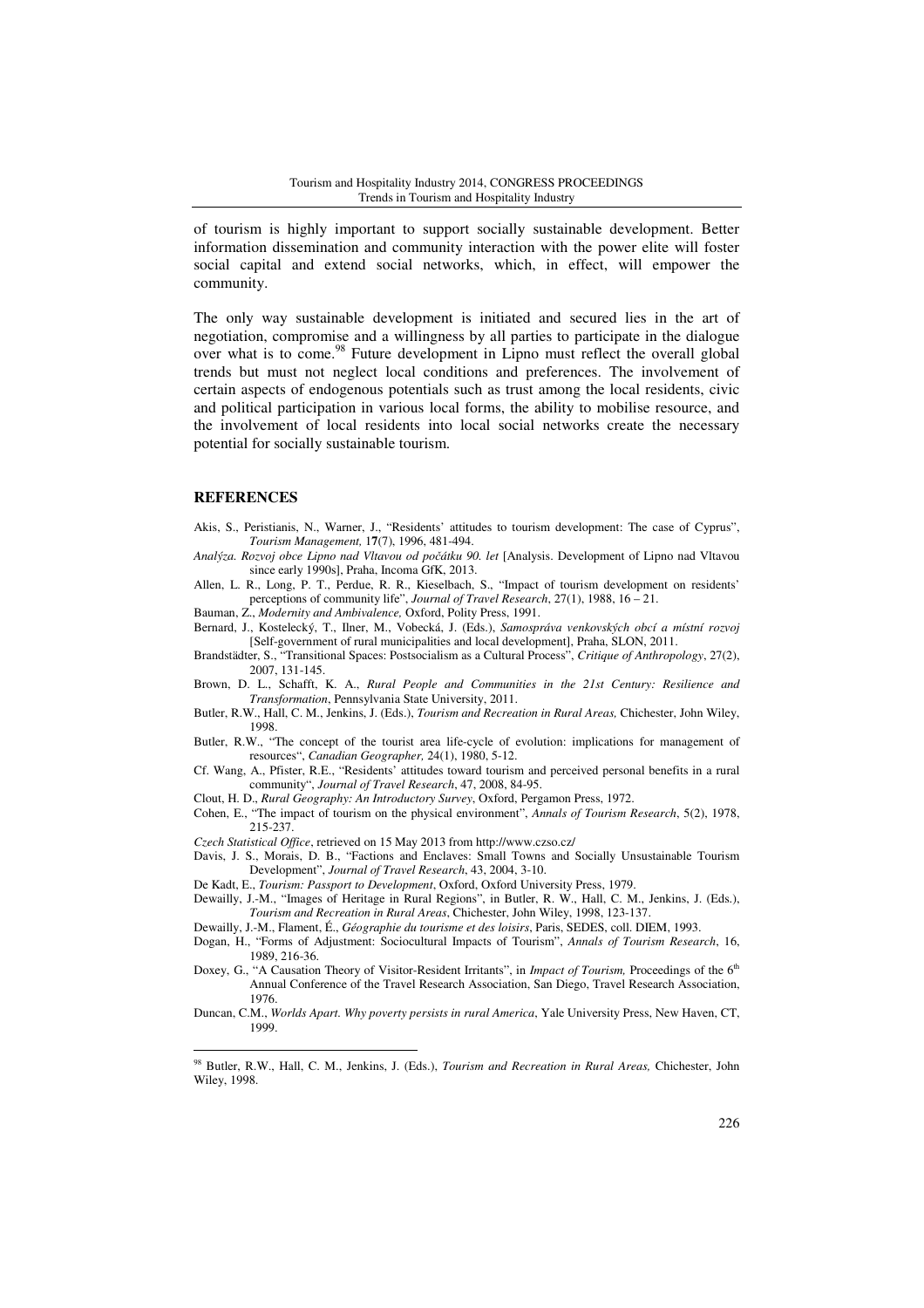- Gill, A., "Local and Resort Development", in Butler, R. W., Hall, C. M., Jenkins, J. (Eds.), *Tourism and Recreation in Rural Areas*, Chichester, John Wiley, 1998, 97-111.
- Hall, C. M., "Changing paradigms and global change: From sustainable to steady-state tourism", *Tourism Recreational Research*, 35(2), 2010, 131-143.
- Hall, C. M., Jenkins, J. M., "The policy dimensions of rural tourism and recreation", in Butler, R. W., Hall, C. M., Jenkins, J. (Eds.), *Tourism and Recreation in Rural Areas*, Chichester, John Wiley, 1998, 19-42.

Hall, C. M., *Tourism and Politics: Policy*, *Power and Place*, West Sussex, Wiley, 1994.

- Haywood, K. M., "Responsible and responsive tourism planning in the community", *Tourism Management,*  9(2), 1988, 105 – 108.
- Holden, A., *Environment and Tourism*, New York, Routledge, 2000. Long, P., Lane B., "Rural Tourism Development", in Gartner, W. C., Lime, D. W. (Eds.), *Trends in Outdoor Recreation, Leisure and Tourism*, Wallingford, CAB International, 2000, 299-308.
- Horáková, H., "Post-Communist Transformation of Tourism in Czech Rural Areas: New Dilemmas", *Anthropological Notebooks,* 16(1), 2010, 59–77.
- Hughes, G., "The cultural construction of sustainable tourism", *Tourism Management*, 16(1), 1995, 49-59.
- *Infocentrum Lipno nad Vltavou*, retrieved on 3 August 2013 from http://www.lipno.info/infoservis/
- Jamal, T. B., Getz, D., "Collaboration theory and community tourism planning", *Annals of Tourism Research,* 22 (1), 1995, 186 –204.
- Kalabisová, J., Plzáková, L., Studnička, P., Tinková, V., *M*ěř*ení efekt*ů *cestovního ruchu v obci Lipno nad Vltavou* [Measuring the effects of tourism in Lipno nad Vltavou]*,* Praha, Vysoká škola hotelová, 2013.
- Kotler, P., Haider, D. H., Rein, I., *Marketing Places: attracting investment, industry and tourism to cities, states, and nations,* New York, Free Press, 1993.

*Lipno Newsletter*, 2011, 5, retrieved on 9 July 2013 from

- http://www.lipnonadvltavou.cz/files/media/Zpravodaj\_obce\_Lipno\_nad\_Vltavou-05-2011.pdf
- Mauerhofer, V., *Social capital, social capacity and social carrying capacity: exploring the social basics of a sustainable development*, ESEE 2011 Istanbul/Proceedings, 2011.
- *MF Dnes* Jižní Čechy, 12. 2. 2003.
- Murdoch, J., Marsden, T., *Reconstituting rurality: class, community and power in the development process*, U.C.L. Press, London, 1994.
- Murphy, P. E., *Tourism: A community approach*, New York, Taylor/Francis, 1985.
- Narayan, D., *Bonds and Bridges. Social Capital and Poverty*, Policy Research Working Paper 2167, Policy Research Department, World Bank, Washington, D.C., 1999.
- Okazaki, E., "A Community-Based Tourism Model: Its Conception and Use", *Journal of Sustainable Tourism,* 16(5), 2008, 511-529.
- Pearce, P., "Tourist-Resident Impacts: Examples, Explanations and Emerging Solutions", in Theobald, W. (Ed.), *Global Tourism: The Next Decade,* Oxford, Butterworth-Heinemann, 1994, 103-23.
- Perlín, R., Kučerová, S., Kučera, Z., "Typologie venkovského prostoru Česka" [Typology of rural space of Czechia], *Geografie*, 115(2), 2010, 161–187.
- Pigram, J., "Alternative tourism: Tourism and sustainable resource management", in Smith, V., Eadington, W. (Eds.), *Tourism alternatives: Potentials and problems in the development of tourism,* Philadelphia, PA, University of Pennsylvania Press, 1992, 76-87.
- Pine, F., "Retreat to the Household? Gendered Domains in Postsocialist Poland", in Hann, Ch. (Ed.), *Postsocialism: Ideals, Ideologies and Practices in Eurasia,* London, Routledge, 2002, 95-113.
- Saarinen, J., "Traditions of sustainability in tourism studies", *Annals of Tourism Research*, 33(4), 2006, 1121-1140.
- Stronza, A., "Anthropology of Tourism: Forging New Ground for Ecotourism and Other Alternatives", *Annual Review of Anthropology*, 30, 2001, 261–83.
- Urry, J., *Consuming Places,* London, Routledge, 1995.
- Woods, M., McDonagh, J., **"**Rural Europe and the World: Globalization and Rural Development" (Editorial), *European Countryside*, 3, 2011,153-163.

Woolcock, M., Narayan, D., "Social capital: Implications for development theory, research, and policy", *The World Bank Observer,* 15(2), 2000, 225–249.

Záloha, J., Erhartovi, J. & M., *Krajem Lipna* [Through the landscape of Lipno]*,* České Budějovice, Jihočeské nakladatelství, 1980.